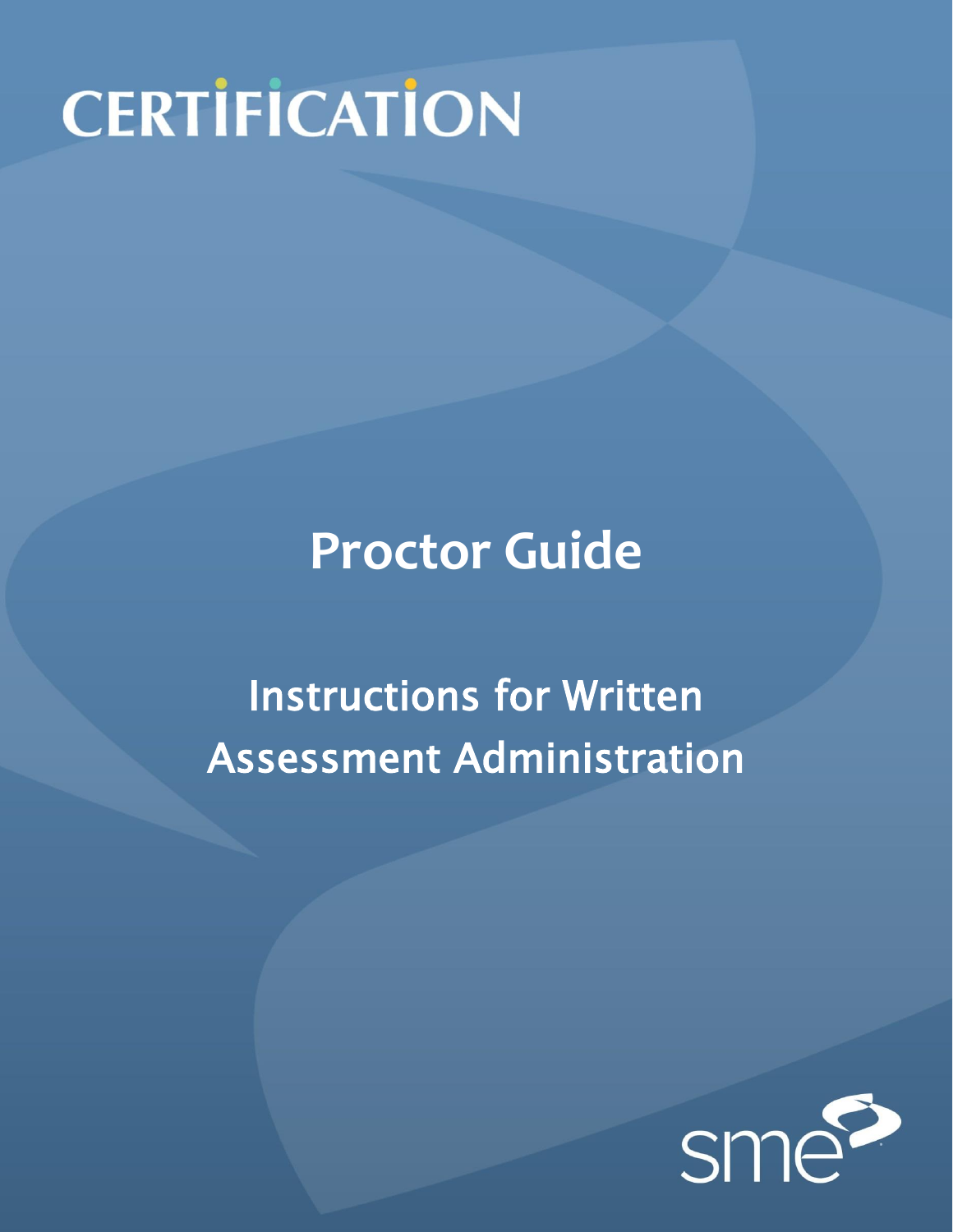# **Table of Contents**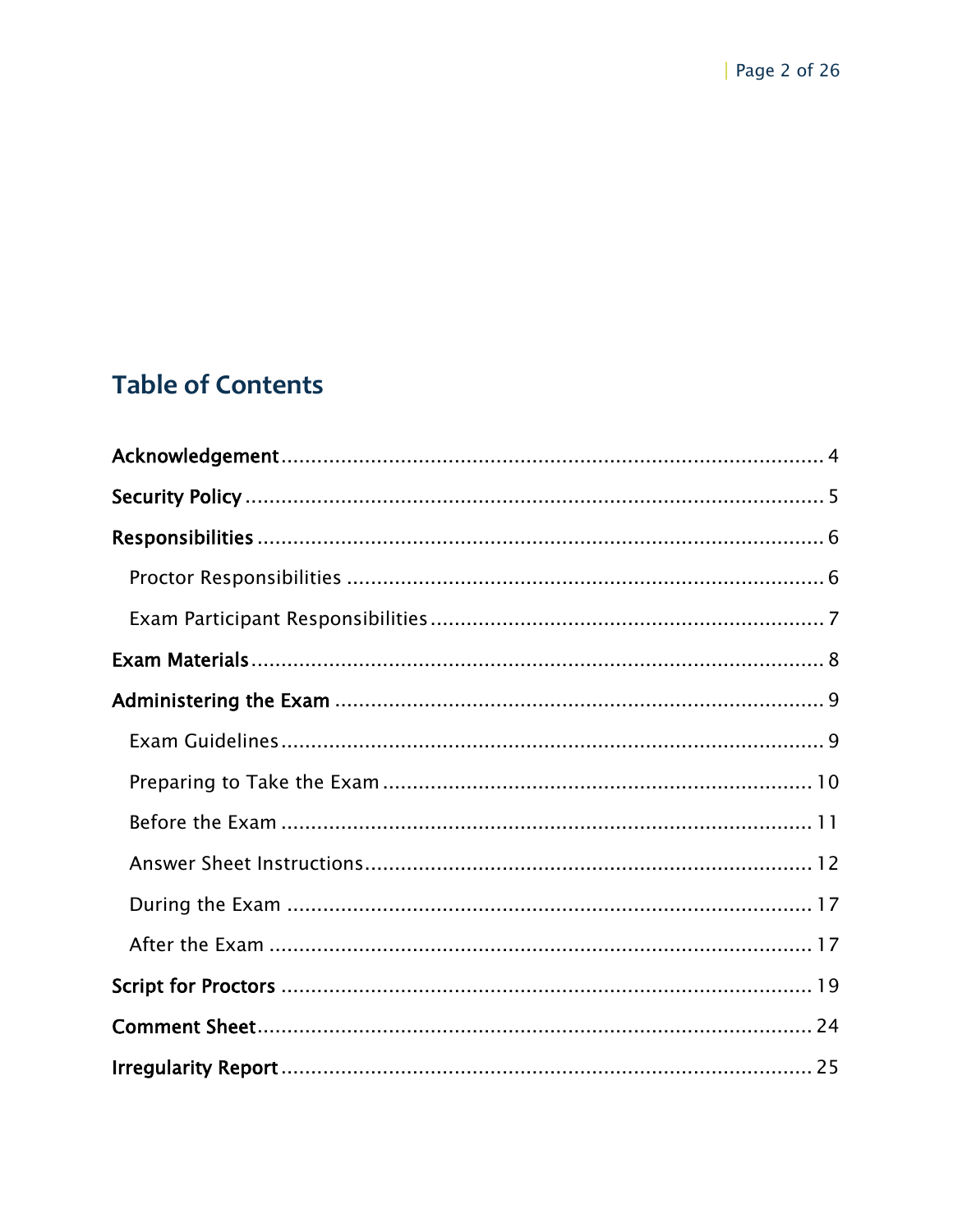# | Page 3 of 26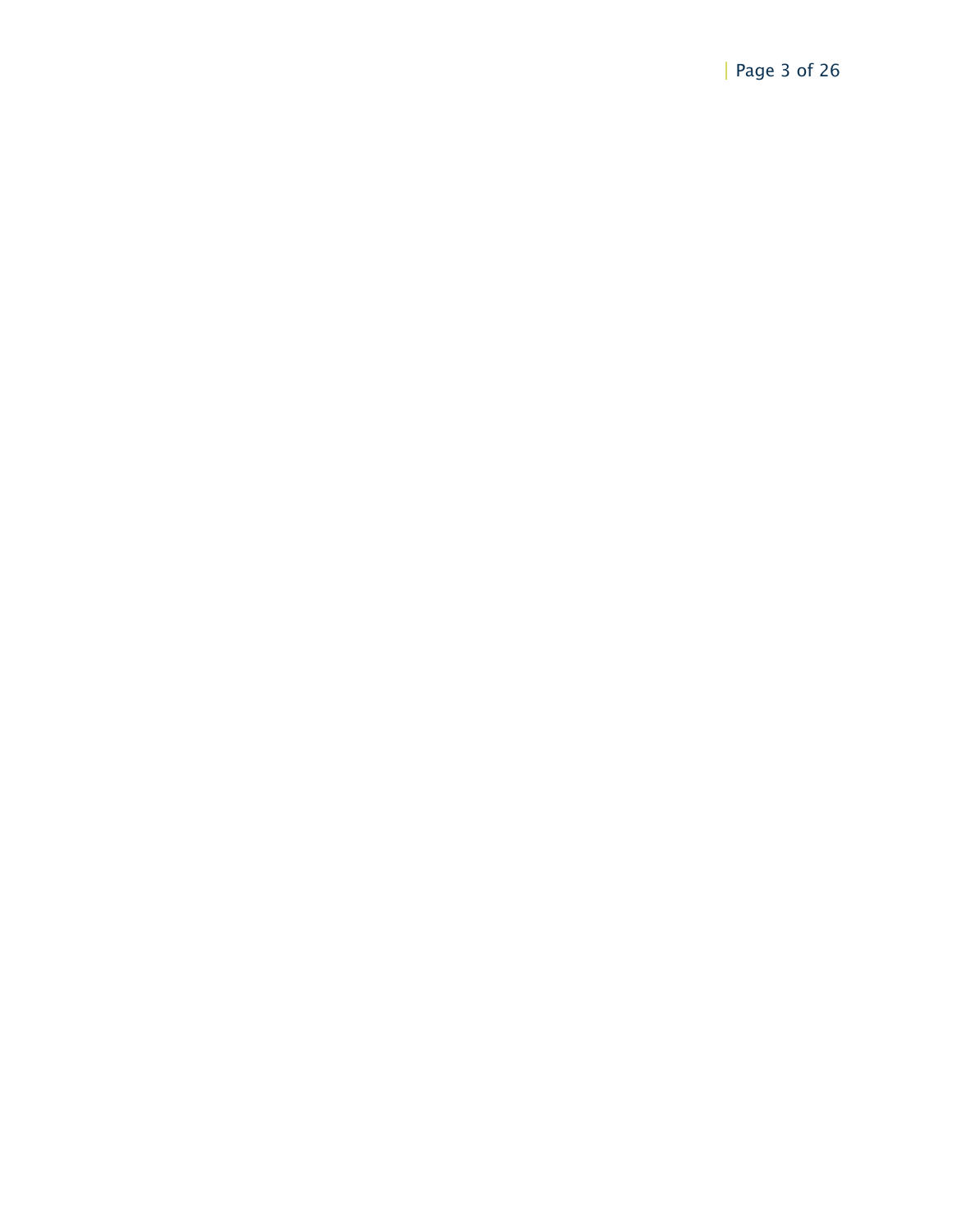# <span id="page-3-0"></span>**Acknowledgement**

This Proctor Guide contains instructions for exam administration. It is extremely important that all proctors follow the same procedures. You should become familiar with the instructions presented in this guide before administering the exam. In following these procedures, you will assure the validity of the exam results and greatly reduce the likelihood of confusion or error before, during, and after the exam.

When you have finished reading this guide and are familiar with the instructions provided, please acknowledge by signing below. Return this page to SME prior to the administration of the exam. You can email the form to [certification@sme.org](mailto:certification@sme.org) or fax it to 313.425.3404.

I have read the Proctor Guide, understand my role and responsibilities as a proctor, and agree to abide by the guidelines provided. I understand I must be present and remain in the exam room for the entire duration of administering the exam.

| <b>Proctor Signature</b> | Date                               |  |  |
|--------------------------|------------------------------------|--|--|
| Proctor Name (printed)   | <b>Examinee Name or Group Name</b> |  |  |
|                          |                                    |  |  |
| Daytime Phone:           |                                    |  |  |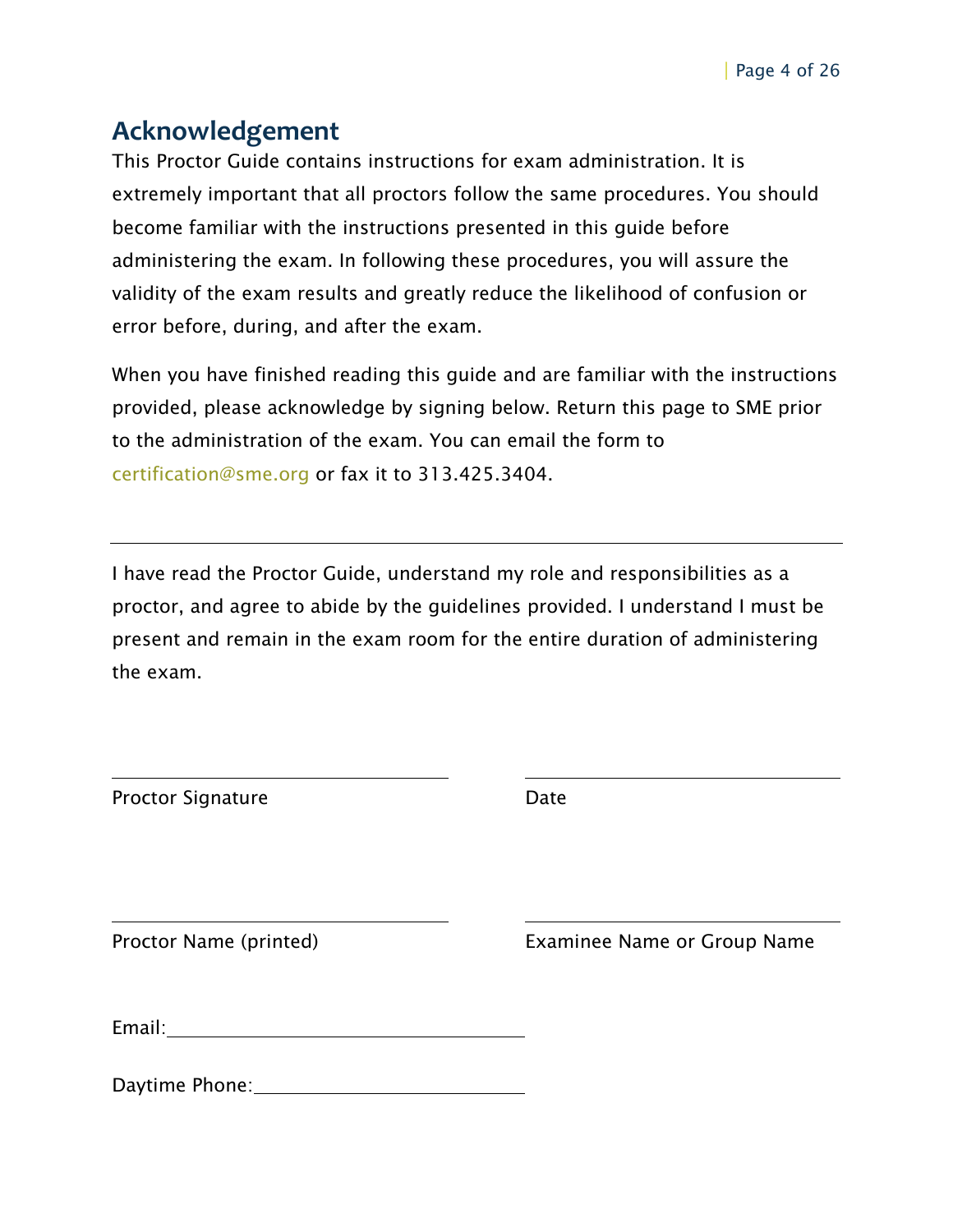# <span id="page-4-0"></span>**Security Policy**

The SME exam security policy is designed for the protection of SME certification assessments and normative data. When all parties involved in the exam process adhere to the security policy, participants are ensured an equal opportunity to demonstrate knowledge and skills in their chosen occupational area.

# Exam Material Security

The SME certification assessments are copyrighted and may not be used for any purpose other than the legitimate assessment of authorized participants. Entire assessments, individual questions, or special projects may not be copied, transmitted, or reproduced in any manner, under any circumstances, unless prior written authorization is granted by an authorized SME representative.

# Breaches of Security

SME must be notified immediately if any breach of security occurs for an SME certification assessment. A breach of security is ultimately the responsibility of the institution/company. Once SME has been notified of a breach, steps will be taken to determine the extent of damages as well as the steps needed to remedy the breach. This may include, but is not limited to, consultation with legal counsel, legal action, exam revision, with costs incurred by the exam site, and probation or suspension of the institution/company as an authorized user of SME certification assessments.

# Exam Administration Security

All exam proctors must be approved by SME prior to exam administration. SME reserves the right to approve or deny exam sites in its sole discretion based on the information provided at the time of application and based on the performance of the exam site any time after approval is granted. Sites that display inappropriate or questionable exam practices or breach the security of any SME certification assessment are subject to review, probation, and/or termination.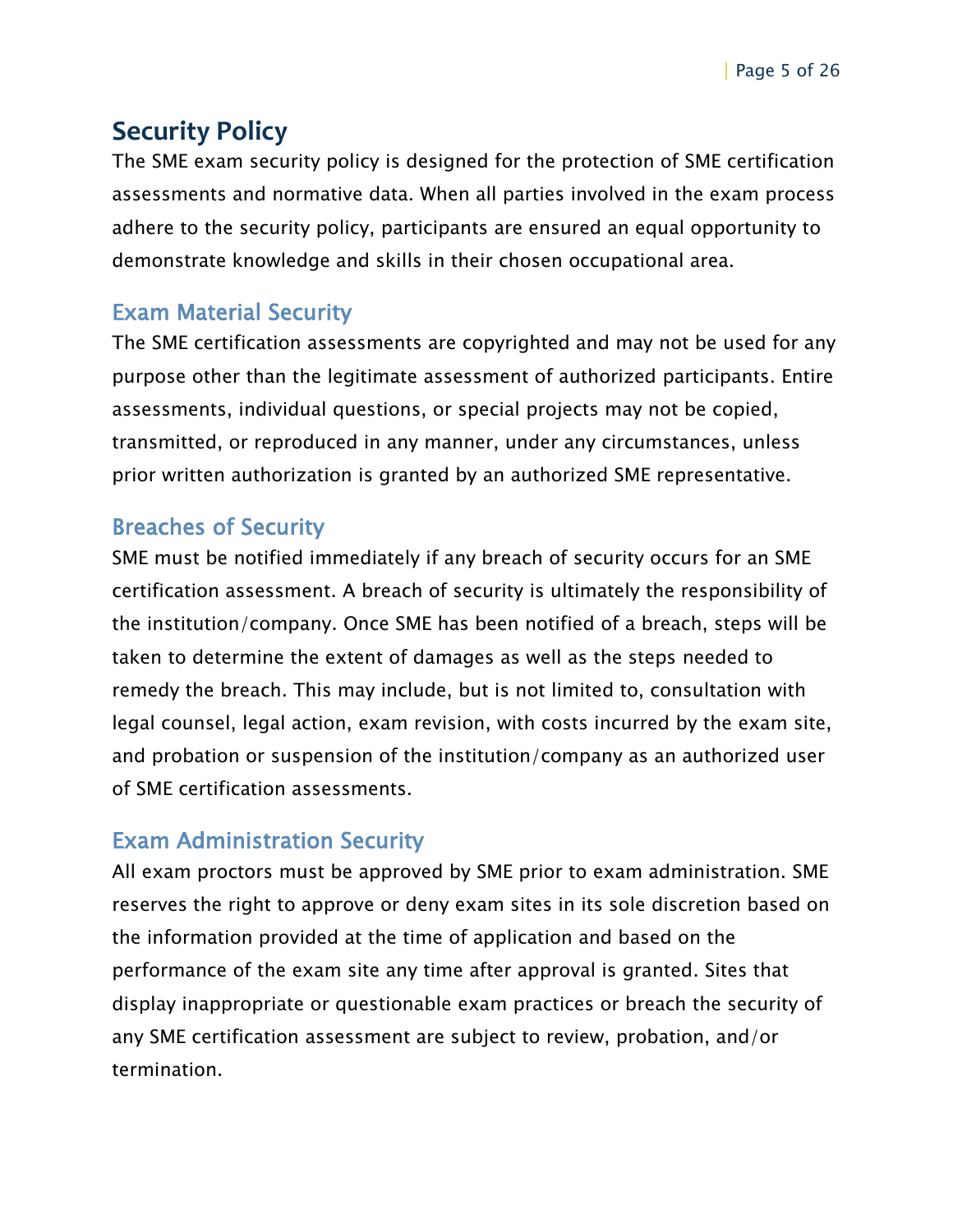# Proctor Responsibilities

Exam proctors are entrusted with the security of all SME assessment materials that are being administered at their site. Along with exam materials, they are responsible and liable for the conduct of staff and consultants employed by the corporation or institution as related to the exam program, including the proctor.

An exam proctor will be liable for the full development cost of a replacement SME certification assessment (up to \$250,000.00) if said instrument or individual exam items are compromised through loss, unauthorized copying or permitting access by any unauthorized person or persons.

# <span id="page-5-0"></span>**Responsibilities**

# <span id="page-5-1"></span>Proctor Responsibilities

Proctors are responsible for the actual administration and evaluation of written assessments. This responsibility includes the security of exam materials in their possession during administration of the exam and the prompt return of all exam materials to SME after administration of the exam. Proctors are expressly prohibited from coaching participants during the exam and altering or interfering with a participant's responses. Additional responsibilities include:

- Familiarize yourself with the administration procedures in this guide
- Be present at all times during the administration of the exam and ensure that the exam is conducted in a quiet and efficient manner.
- Communicate instructions for the exam session to participants.
- Inform participants that any unanswered questions will be scored as incorrect.
- Conduct the exam session in a quiet and efficient manner.
- Inventory exam materials before and after the exam
- Ensure exam site has adequate seating and desktop space for participants.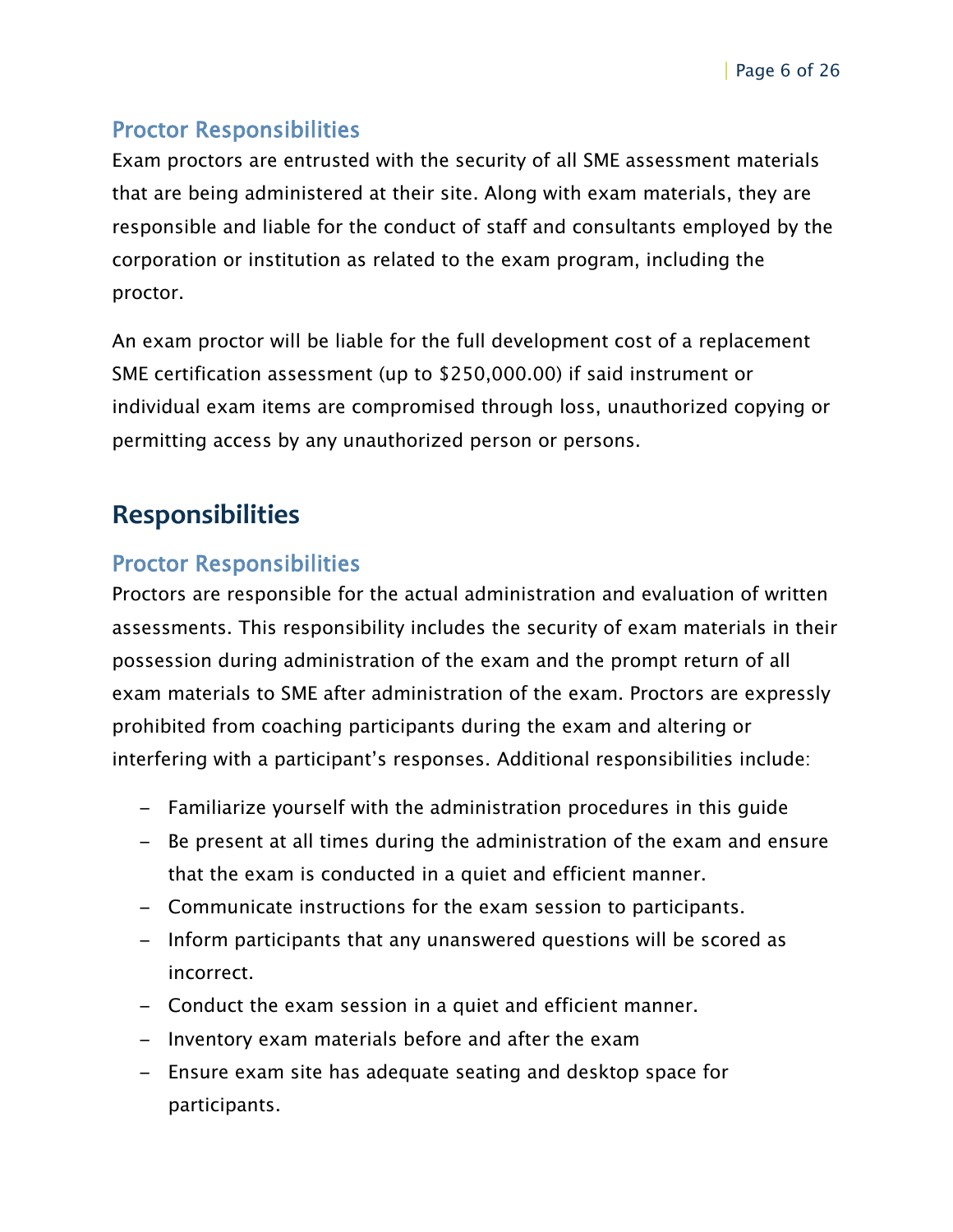- Confirm the identity of each exam participant.
- Inform participants that the exam is open book and open notes, and a calculator can be used.
	- o Technical exams: Any quiet, hand-held, non-broadcasting or receiving calculator. The exam proctor is responsible for ensuring that all programmable memory is cleared before and after the exam.
	- o Lean Certification exams: A basic calculator can be used.
- Distribute, collect, and ensure security of all exam materials.
- Use of the Internet by exam participants is strictly prohibited.
- With the exception of a device used for eBooks, notify participants that the use of iPhones®, smart phones, mobile devices, cellular phones, wrist watches with calculators, smart watches, devices that can record data, and similar technology is not allowed during the session.
- Monitor the exam process during administration by moving unobtrusively around the room.
- Protect participants from disturbances and distractions.
- Ensure that participants follow the exam procedures and security policy requirements and enforce proper procedures in the event of noncompliance.
- Promptly complete the Comment Sheet and/or Irregularity Report (if applicable) and return to SME.
- Return all exam materials to SME immediately after the exam using the return shipper provided by SME.
- Report any breach of security, no matter how small or insignificant, to SME.

#### <span id="page-6-0"></span>Exam Participant Responsibilities

Exam procedures must be followed by all participants and enforced by the proctor. If a violation of the exam procedure occurs, the participant must cease testing and all of the participant's exam materials shall be collected by the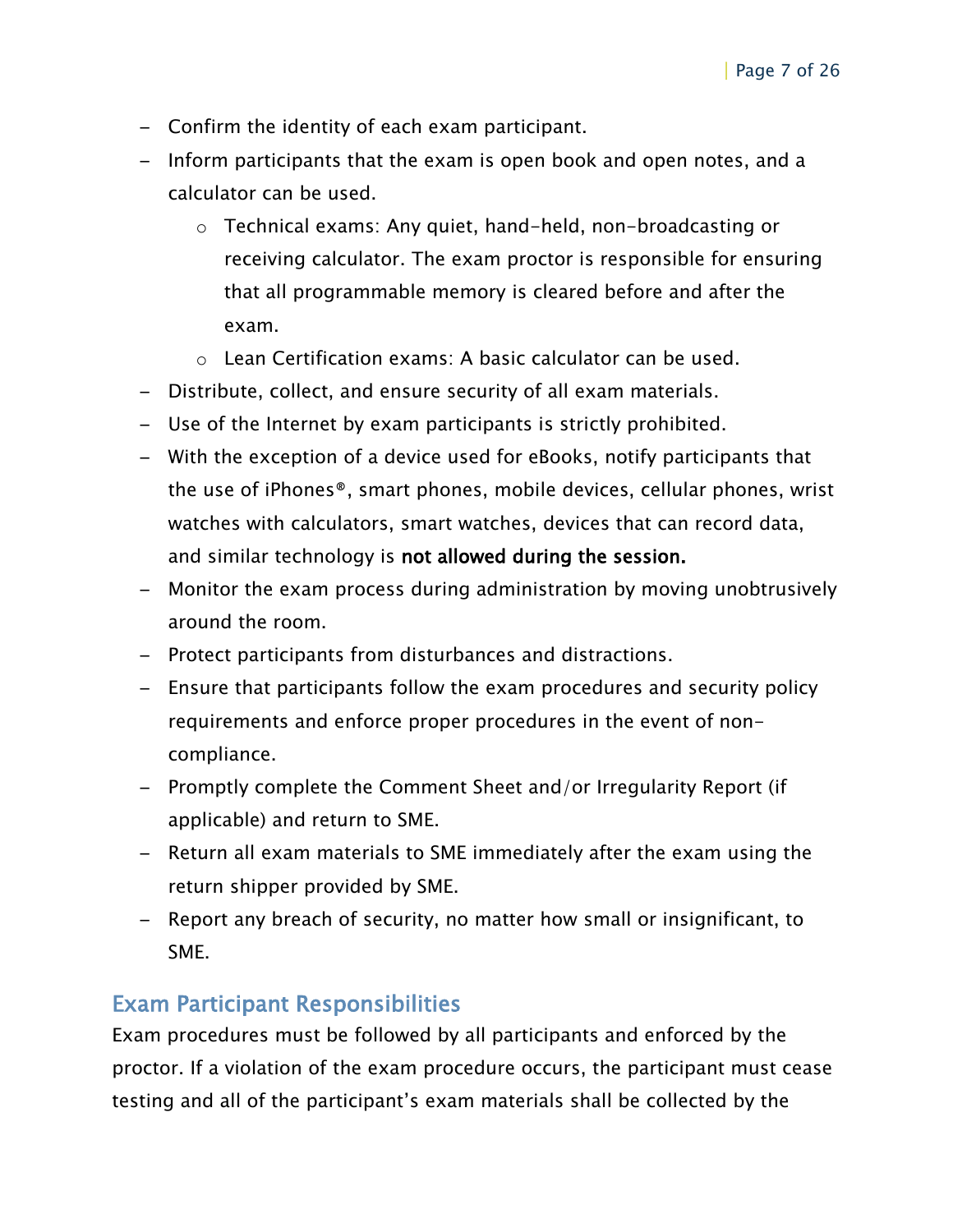proctor. The time and nature of the incident must be recorded on the Irregularity Report (located in the back of this guide) and returned to SME with the answer sheets.

The following behavior is prohibited by exam participants during administration:

- Looking at another participant's materials or answer sheet.
- Giving or receiving assistance from the proctor or another individual.
- With the exception of a device used for eBooks, using an iPhone<sup>®</sup>, smart phone, mobile device, cellular phone, wrist watch with calculators, smart watch, devices that can record data, and similar.
- Copying, transmitting, or reproducing any portion of the exam in any manner whatsoever.
- Attempting to remove exam materials or notes/scrap paper taken during the exam from the exam site.
- Creating a disturbance or allowing a cell phone or alarm to sound in the exam room.
- Failing to follow the exam procedures as outlined by the proctor.
- Presenting or using inaccurate documents to identify oneself.

# <span id="page-7-0"></span>**Exam Materials**

SME will provide the following materials for exam administration. Please inventory all materials prior to the exam to ensure you have everything you need. Count all materials and record how many you have of each.

- Proctor Guide (this booklet)
- Written exam booklet for each participant
- Answer sheet for each participant
- Demographic Sheet for each participant
- Attendance roster (if more than one participant)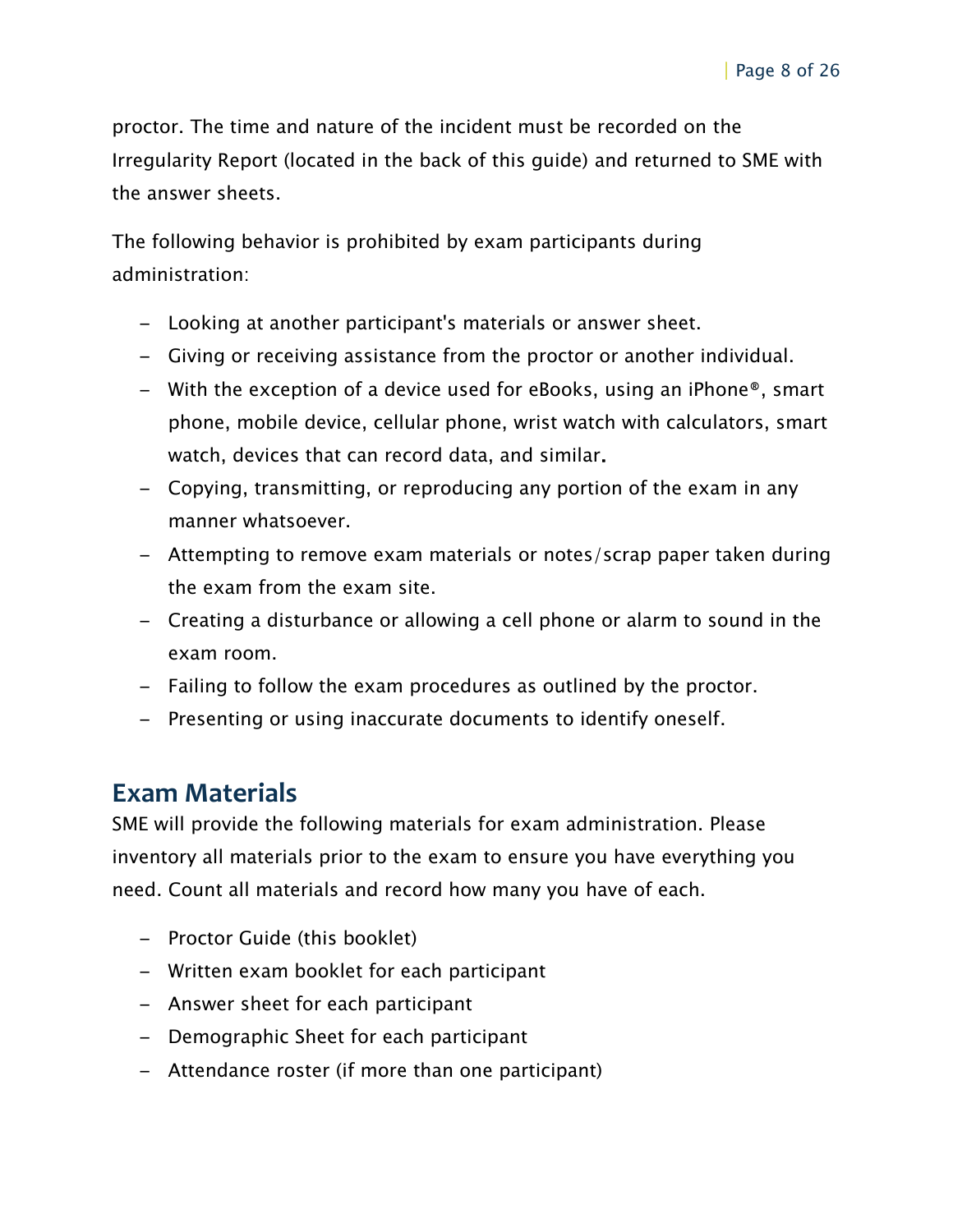# <span id="page-8-0"></span>**Administering the Exam**

Written exams can be administered to a large number of participants at one time. Written exams consist of multiple-choice answers and measure the level of knowledge acquired by the participant in a particular area.

# <span id="page-8-1"></span>Exam Guidelines

#### Exam Room Environment

The exam room and external conditions may have a significant effect on a participant's exam score. Ideally, the exam room should be closed off from all other activity and is quiet and devoid of distracting movement. The room should also have ample lighting, adequate heating or cooling, comfortable seating, and ample workspace for each participant to lay out their exam materials.

If more than one person is tested at the same time, participants should have at least one empty chair (or approximately three feet) space between them. This will encourage the participants to focus on the exam and discourage cheating or talking.

#### Late Arrivals

Close the exam room five minutes before the time designated to begin the exam session. Any participant arriving after the door is closed may be admitted at the proctor's discretion, provided the actual exam has not started. As the proctor, you should have a predetermined policy for handling late arrivals. This policy should be adhered to consistently throughout the entire exam process.

## Early Completion

Each site will decide and communicate whether participants may leave the room after completing the exam or whether they should remain seated until the exam time is over.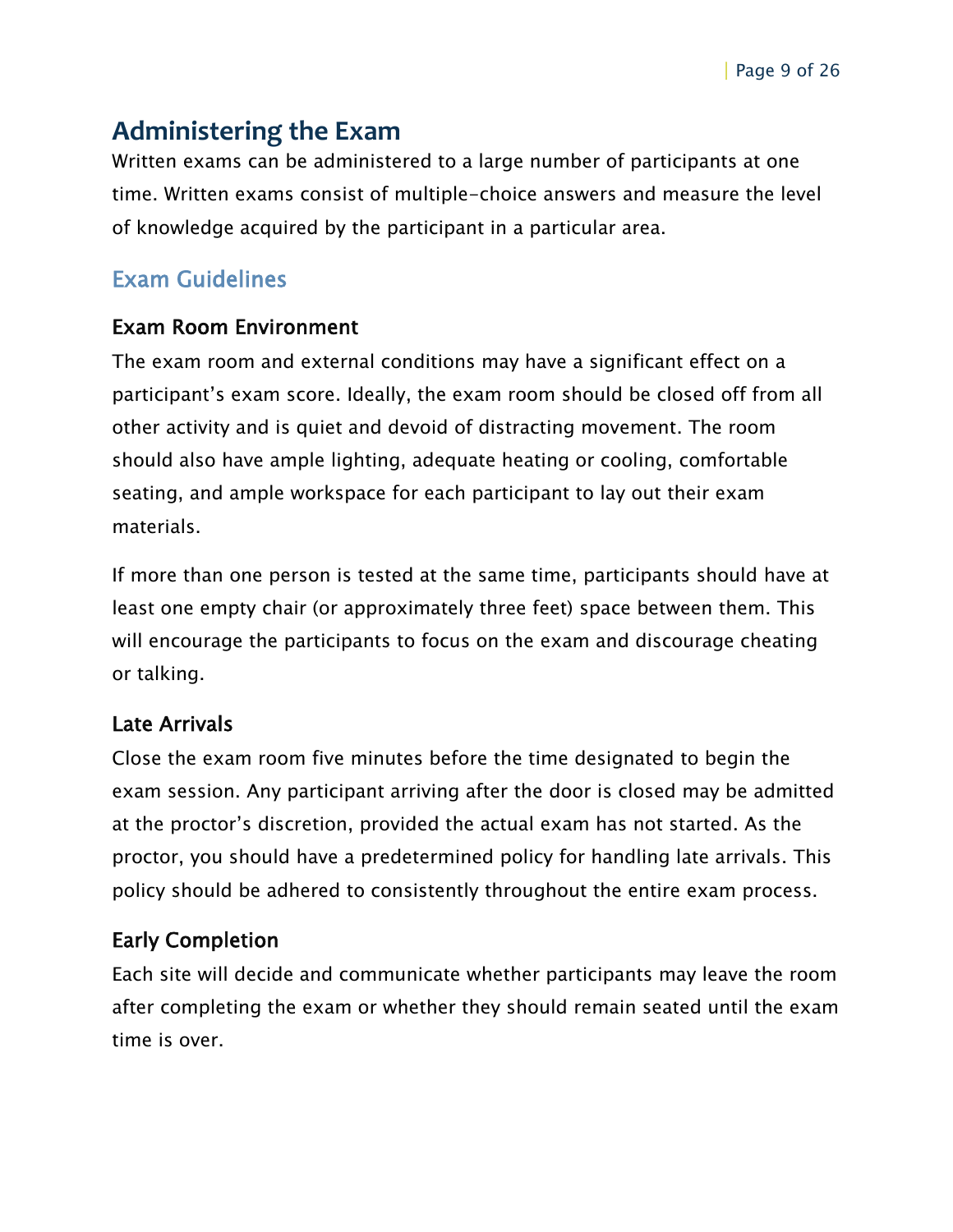#### Exam Time

The maximum time limit for most certification exams/assessments is three hours. Please check with SME if you are unsure of a time limit. SME uses the following exam times:

| <b>Fxam</b>                                    | Exam Time |
|------------------------------------------------|-----------|
| • Additive Manufacturing Fundamentals          |           |
| • Additive Manufacturing Technician            |           |
| • Certified Manufacturing Technologist         |           |
| Lean Bronze Certification                      | 3 hours   |
| <b>Lean Silver Certification</b>               |           |
| Lean Gold Certification                        |           |
| • Electrical/Electronic Engineering Technology |           |
| • Certified Manufacturing Engineer             | 4 hours   |

#### Requests to Leave the Room

If a participant needs to leave the exam room for any reason, the proctor must collect all exam materials and hold until the participant returns. When the participant returns, make sure no materials have been brought into the room and return the exam materials to the participant.

NOTE: Only one participant is allowed to leave the room at a given time. Any time used by participants for breaks is considered part of the allotted exam time.

# <span id="page-9-0"></span>Preparing to Take the Exam

Begin the exam session by making sure participants are seated and all unauthorized devices/materials are put away except those used specifically to take the exam. The exam booklets and answer sheets should not be distributed until both the proctor and the participants are ready to begin. Every participant should have at least two, #2 pencils and an eraser.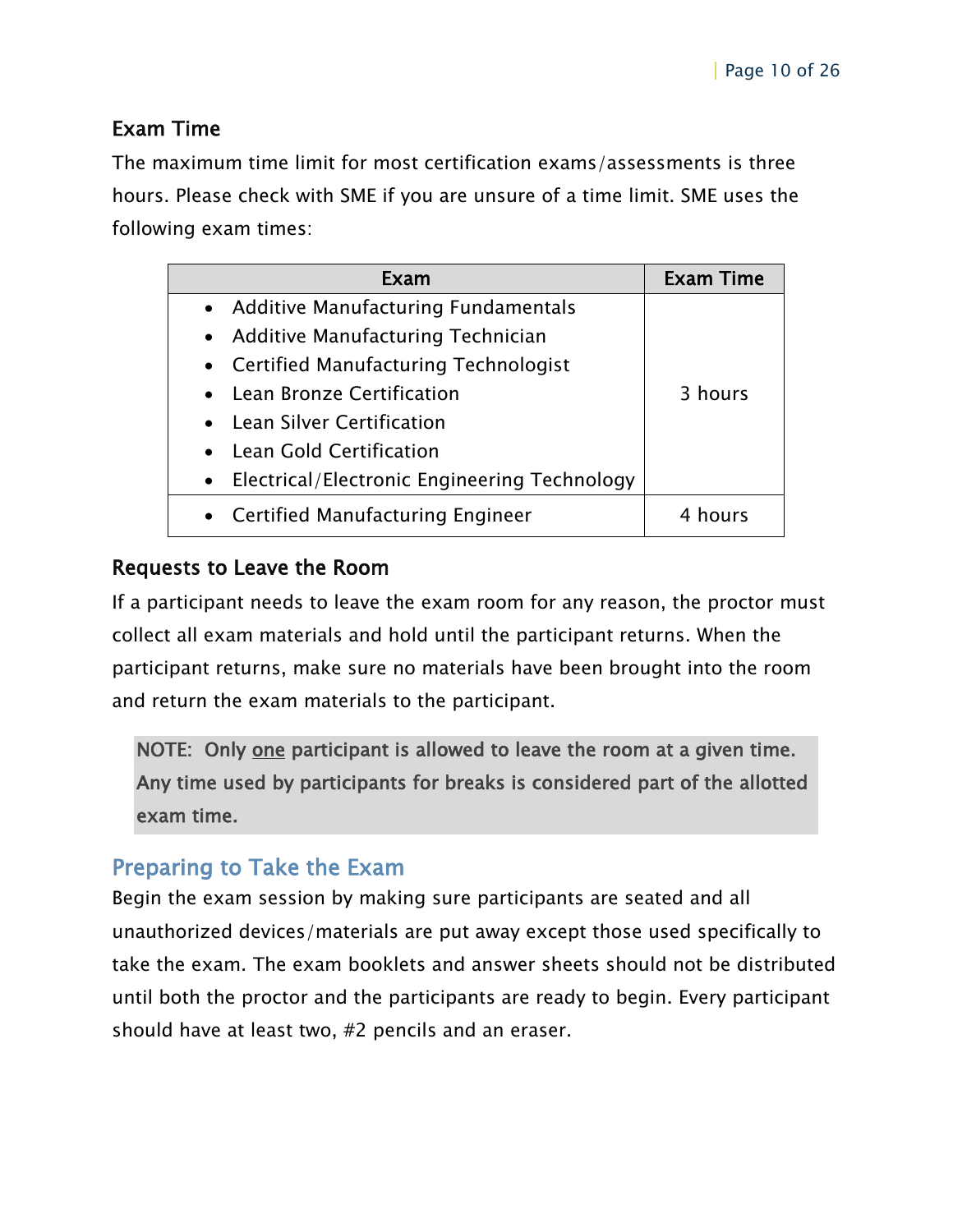- Scrap paper and/or the exam booklet may be used for calculations and notes. The exam proctor must collect all scrap paper/notes at the end of the exam session.
- The following calculators can be used for the exam:
	- o Technical exams: Any quiet, hand-held, non-broadcasting or receiving calculator may be used. All programmable memory MUST be cleared before and after the exam.
	- $\circ$  Lean Certification exams: A basic calculator can be used.
- Use of the Internet by exam participants is strictly prohibited.
- With the exception of a device used for eBooks, the use of iPhones®, smart phones, mobile devices, cellular phones, wrist watches with calculators, smart watches, devices that can record data, and similar technology is not allowed during the session.
- <span id="page-10-0"></span>– eBooks can be used during the exam however, the eBook must be on a different device such as an iPad®, Kindle, or separate laptop other than the device on which the participant is taking the exam.

#### Before the Exam

- Provide instructions to the participants on how the exam will be administered.
- If a participant is using an eBook device with a camera, cover the camera with a sticky note.
- Send the attendance roster around the room (if group setting) and ask each participant to fill in their name and Participant ID number (located on the front of the exam envelope).
- Assist the participants in completing the demographic information on the answer sheet.
- Post the exam start and end time for participant reference.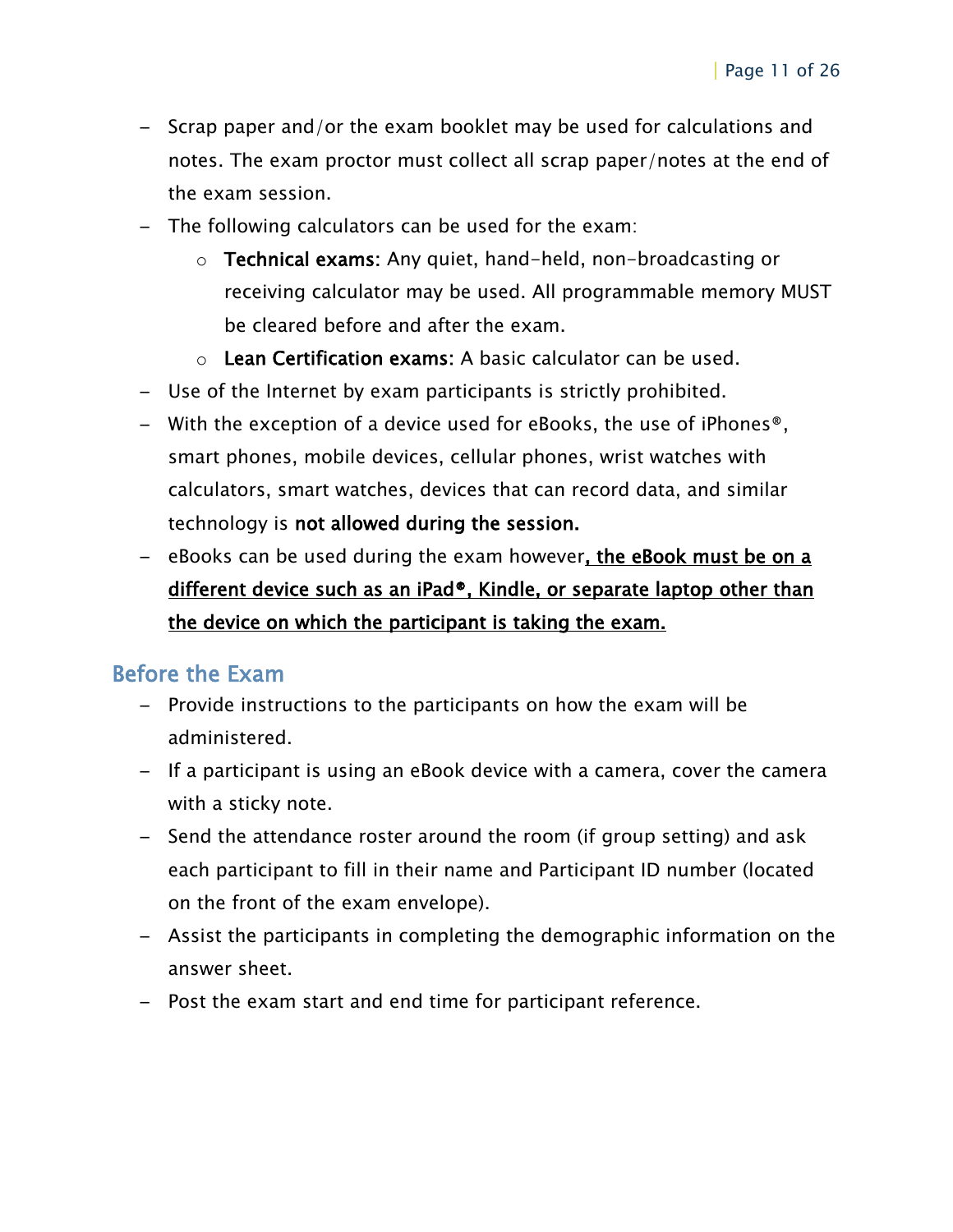# <span id="page-11-0"></span>Answer Sheet Instructions

An original answer sheet must be used for all paper/pencil exam administrations. Please take the time to become familiar with this form. Answer sheets must be completed with a #2 pencil and must be filled out completely and correctly to ensure timely and accurate processing of results. Answer sheets completed incorrectly may be returned and which may incur additional fees.

The answer sheet is one sheet, double-sided and divided into the sections below. It is important that the participants complete ALL boxes and fill in the corresponding bubble.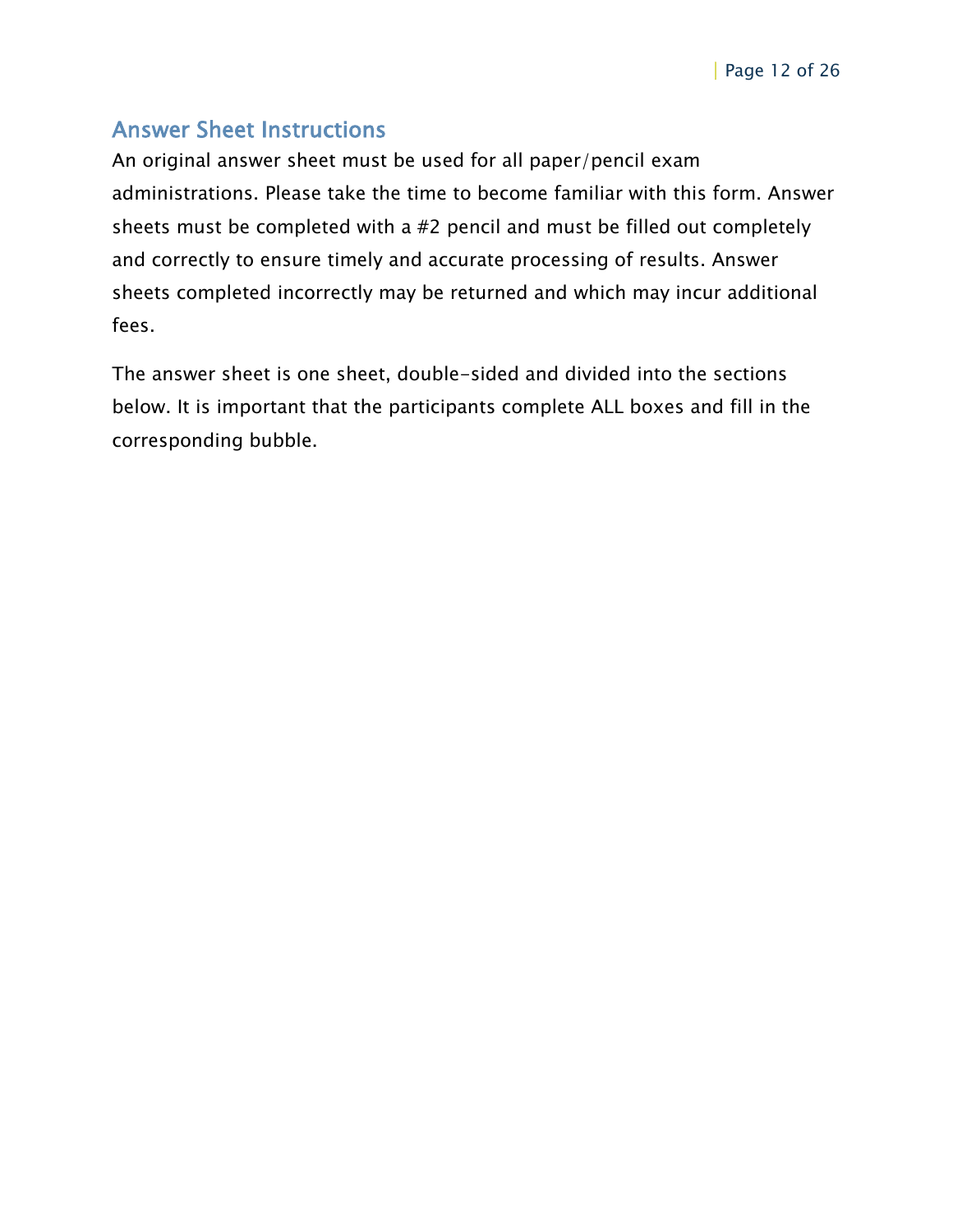#### Front of Answer Sheet (example)



#### Section A: Participant Information

- 1. LAST NAME
- 2. FIRST NAME
- 3. MI

The participant should write his/her name in the boxes provided. In some cases, the allowed space may not accommodate long names. Do not abbreviate. Make sure to write in as much of the long name as will fit.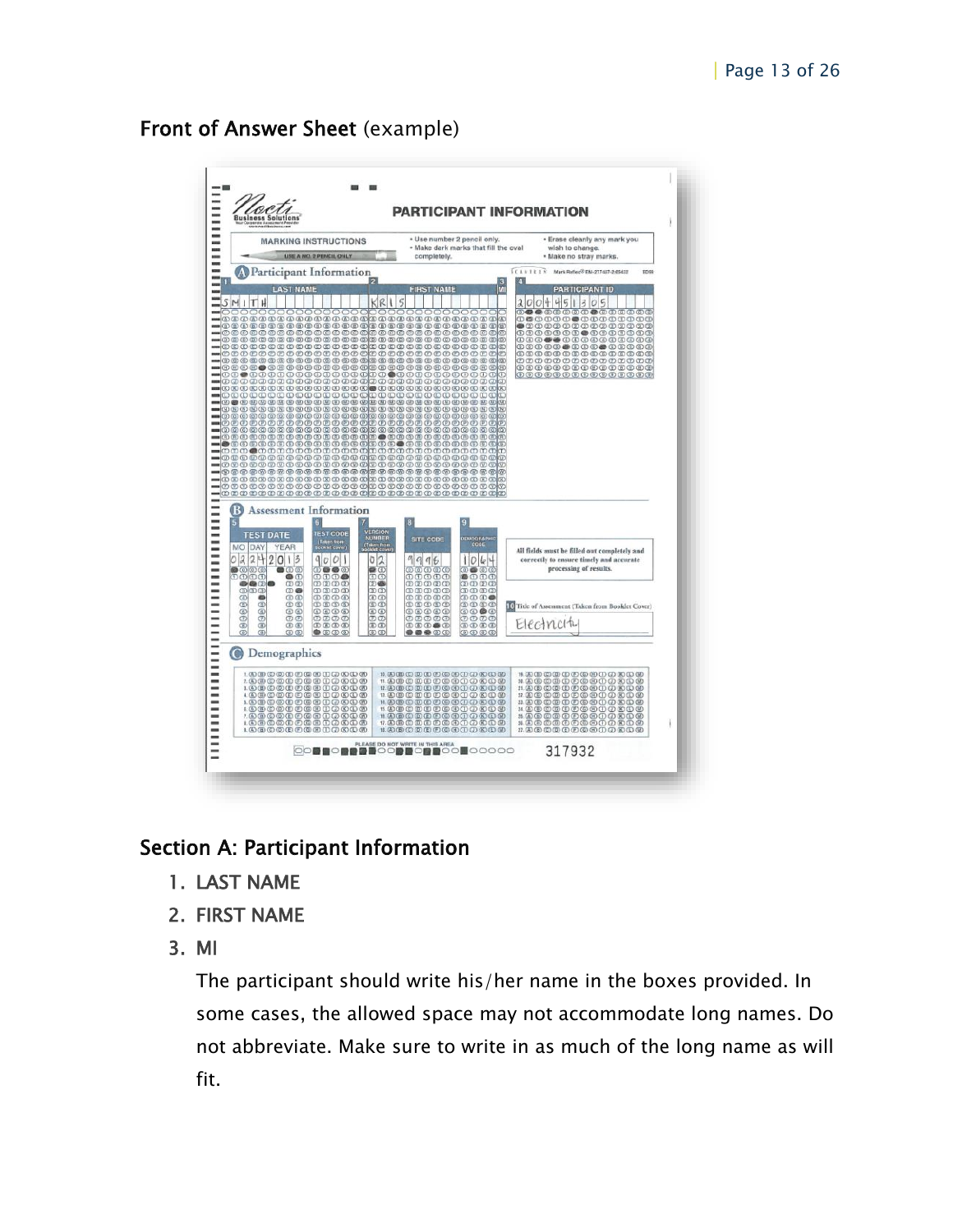#### PARTICIPANT ID#

The participant must write his/her ID number in the box provided. The ID is printed on the front of the envelope that contains the exam. ID's cannot be reused for different participants from year to year. Their participant ID number is their actual certification number through SME.

#### Section B: Assessment Information

4. TEST DATE

The participant must write in the date the assessment is being administered in the format specified (month, day, year). The month and day must be recorded as two digits. For example, February 1 would be 02 01. A portion of the year is pre-filled for your convenience.

#### 5. TEST CODE

The test code is a four-digit number located on the front cover of the exam booklet.

#### 6. VERSION NUMBER

The version number is located on the front cover of the booklet. It is important that the correct version number be used. If an incorrect version number is used, participant answers will be scored against an answer key that may not match the assessment version being administered.

#### 7. SITE CODE

SME will provide the four-digit site code to the proctor. This is also printed on the front of the envelope containing the exam.

#### 8. DEMOGRAPHIC CODE

The demographic code is found on the top of the Demographic Sheet.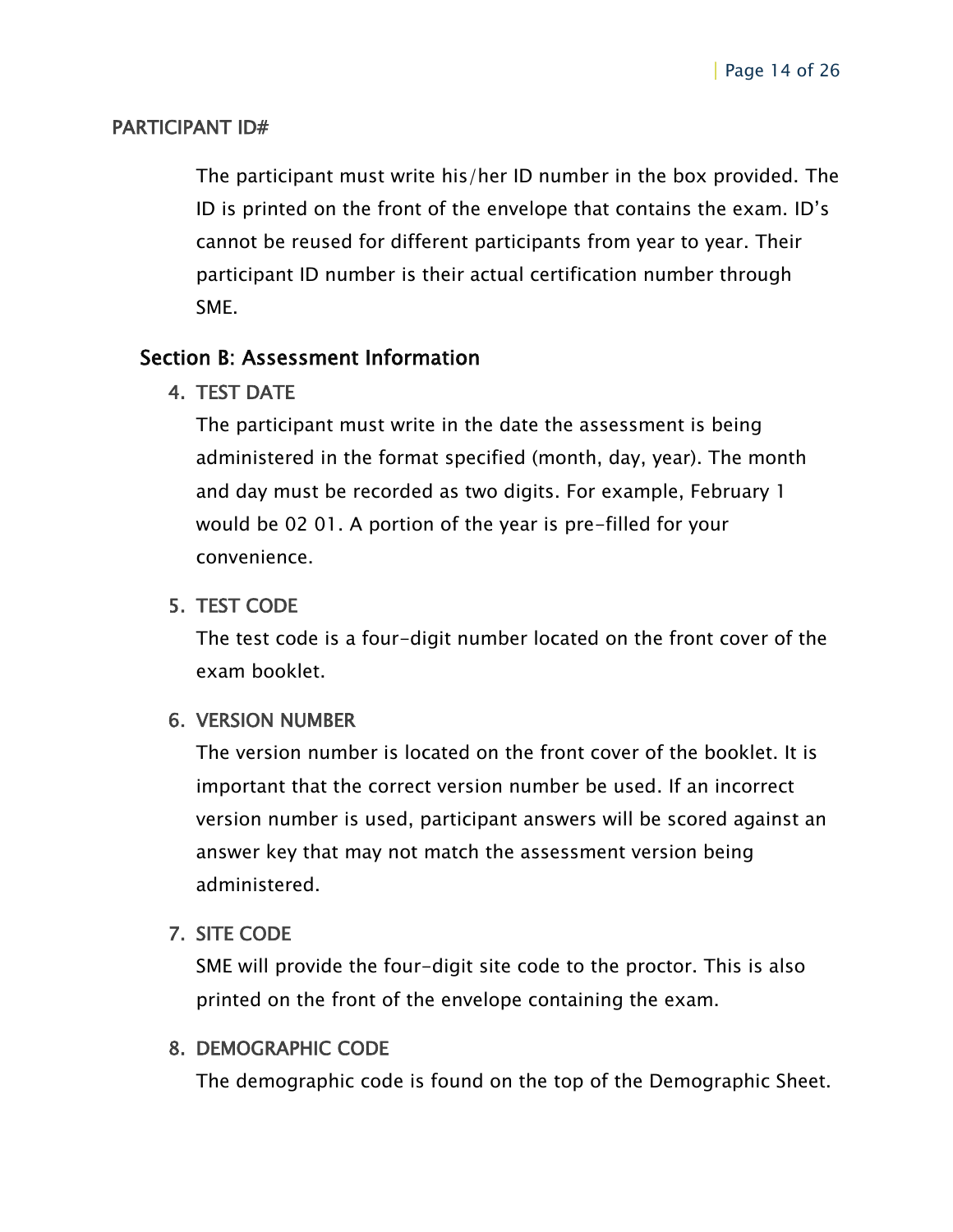#### 9. TITLE OF ASSESSMENT

The title is located on the front cover of the assessment booklet.

# Section C: Demographics

Using the Demographic Sheet, participants should complete the demographic questions by filling in the bubble that corresponds to the choice that best describes him/her.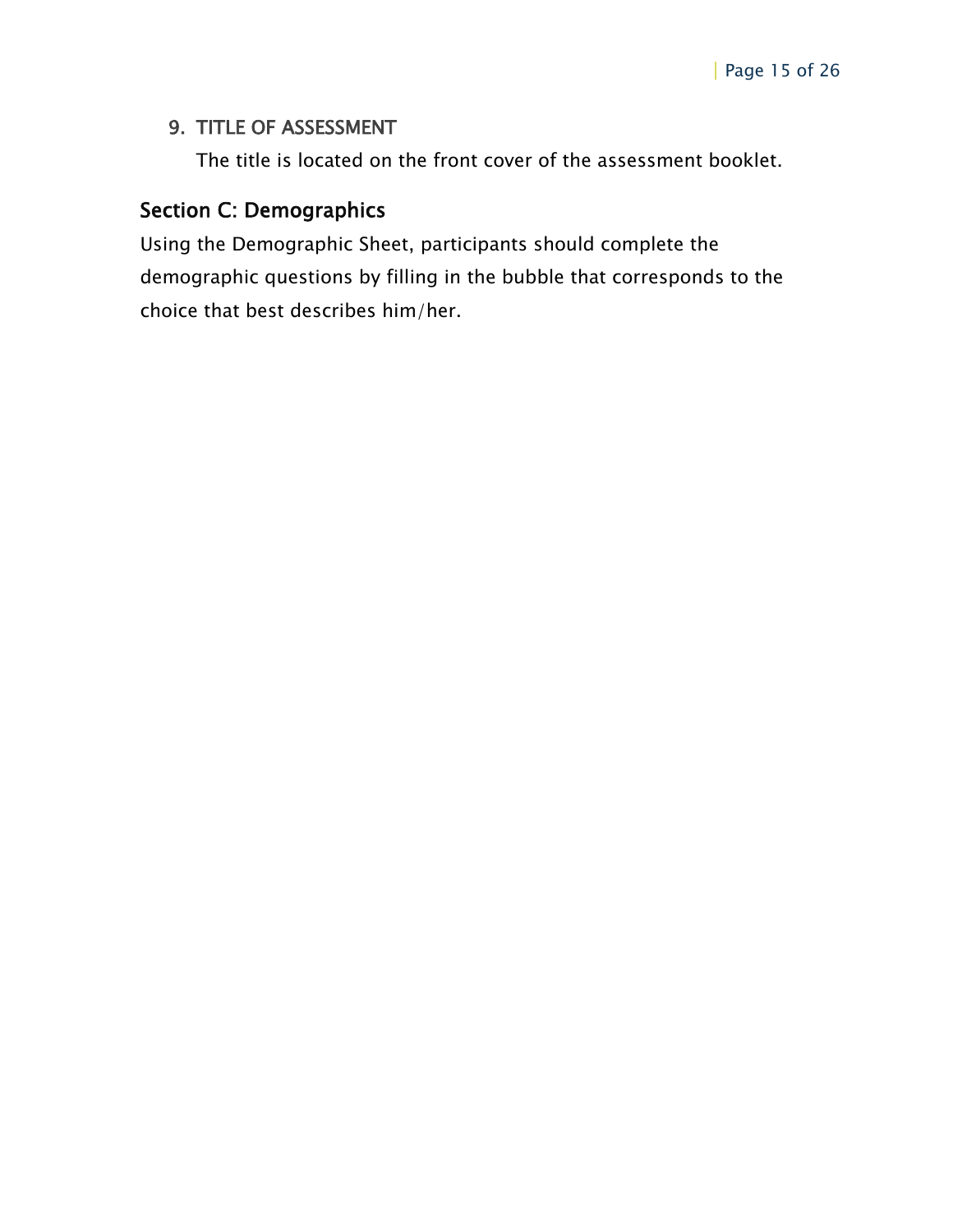## Section D: Written (Cognitive)

The participant should fill in the bubble that corresponds with the letter selected as their choice for all questions on the exam.

|                                     | <b>D</b> Written (Cognitive)                                                                                                                                                                                                                                                                                                                                                                                                                                      |                                          |                                                                                                                                                                                                                                                                                                                                                                                                                                                                                                                                                                                                                                                    |                                                                         |                                                                     |                                                                                                                                                                                                                                                                                                                                                                                                                                                                                                                                                                                                                                                                                                                                                                                                                                     |
|-------------------------------------|-------------------------------------------------------------------------------------------------------------------------------------------------------------------------------------------------------------------------------------------------------------------------------------------------------------------------------------------------------------------------------------------------------------------------------------------------------------------|------------------------------------------|----------------------------------------------------------------------------------------------------------------------------------------------------------------------------------------------------------------------------------------------------------------------------------------------------------------------------------------------------------------------------------------------------------------------------------------------------------------------------------------------------------------------------------------------------------------------------------------------------------------------------------------------------|-------------------------------------------------------------------------|---------------------------------------------------------------------|-------------------------------------------------------------------------------------------------------------------------------------------------------------------------------------------------------------------------------------------------------------------------------------------------------------------------------------------------------------------------------------------------------------------------------------------------------------------------------------------------------------------------------------------------------------------------------------------------------------------------------------------------------------------------------------------------------------------------------------------------------------------------------------------------------------------------------------|
| ABCDE<br>1. (A) (B) (C) (D) (E)<br> | ABCDE<br>44. (20 (E) (C) (E) (E)<br>41.0000000<br><b>M.000000</b><br><b>M.O.D.C.O.D</b>                                                                                                                                                                                                                                                                                                                                                                           | ABCDE<br><b>EQOOD</b><br>0.000000        | ABCDE<br>$\mathfrak{m} \, \textcircled{b} \, \textcircled{c} \, \textcircled{c}$<br>th (20 (3) (3) (3) (3)<br>11.0000000<br>$m$ ( $D$ $\oplus$ $D$ $\oplus$ $D$<br>$\begin{array}{l} 0.000000 \\ 0.000000 \\ \end{array}$                                                                                                                                                                                                                                                                                                                                                                                                                          | ABCDE<br>11.000000                                                      | ABCDE<br>216 (4) (4) (4) (4) (4)                                    | ABCDE<br>$\begin{smallmatrix} \texttt{1} & \texttt{2} & \texttt{3} & \texttt{4} & \texttt{5} & \texttt{6} & \texttt{8} \\ \texttt{3} & \texttt{4} & \texttt{5} & \texttt{6} & \texttt{8} & \texttt{8} & \texttt{8} & \texttt{8} & \texttt{8} \\ \texttt{4} & \texttt{5} & \texttt{6} & \texttt{6} & \texttt{6} & \texttt{6} & \texttt{6} & \texttt{6} & \texttt{6} & \texttt{6} \\ \texttt{6} & \texttt{6} & \texttt{6} & \texttt{6} & \texttt{$<br>22 4 4 4 4 4 5<br>38 (A) (D) (D) (D) (E)                                                                                                                                                                                                                                                                                                                                        |
|                                     | D Performance (Psychomotor) Ratings - Evaluator use only                                                                                                                                                                                                                                                                                                                                                                                                          |                                          |                                                                                                                                                                                                                                                                                                                                                                                                                                                                                                                                                                                                                                                    |                                                                         |                                                                     |                                                                                                                                                                                                                                                                                                                                                                                                                                                                                                                                                                                                                                                                                                                                                                                                                                     |
| ABCDE                               | $\begin{smallmatrix} \texttt{\# 5} & \texttt{\# 6} & \texttt{\# 5} & \texttt{\# 6} & \texttt{\# 6} & \texttt{\# 6} & \texttt{\# 6} & \texttt{\# 6} & \texttt{\# 6} & \texttt{\# 6} & \texttt{\# 6} & \texttt{\# 7} & \texttt{\# 8} & \texttt{\# 8} & \texttt{\# 8} & \texttt{\# 8} & \texttt{\# 8} & \texttt{\# 8} & \texttt{\# 8} & \texttt{\# 8} & \texttt{\# 8} & \texttt{\# 8} & \texttt{\# 8} & \texttt{\# 8$<br><b>17. 43 43 43 43 43</b><br><b>* 00000</b> | <b>** 40 40 40 40</b><br><b>17.00000</b> | A B C D E<br>$\begin{smallmatrix} \overline{\imath} & \overline{\imath} & \overline{\imath} & \overline{\imath} & \overline{\imath} & \overline{\imath} & \overline{\imath} & \overline{\imath} & \overline{\imath} & \overline{\imath} & \overline{\imath} & \overline{\imath} & \overline{\imath} & \overline{\imath} & \overline{\imath} & \overline{\imath} & \overline{\imath} & \overline{\imath} & \overline{\imath} & \overline{\imath} & \overline{\imath} & \overline{\imath} & \overline{\imath} & \overline{\imath} & \overline{\imath} & \overline{\imath} & \overline{\imath$<br>115 (5) (D) (C) (D) (D)<br>116. (A) (B) (C) (D) (E) | ABCDE<br>$\pi$ (a) (b) (c) (b)<br>18.0000000<br>145.(2) (3) (3) (3) (3) | ABCDE<br>148 40 40 40 40<br>147.000000<br>$174$ (4) (5) (5) (5) (1) | ABCDE<br>$\blacksquare\textcircled{1}\textcircled{2}\textcircled{2}\textcircled{1}$<br>175 (4) (6) (6) (6) (6)<br>$\blacksquare\hspace{0.05cm}\blacksquare\hspace{0.05cm}\blacksquare\hspace{0.05cm}\blacksquare\hspace{0.05cm}\blacksquare\hspace{0.05cm}\blacksquare\hspace{0.05cm}\blacksquare$<br>$\begin{smallmatrix} \texttt{  } \texttt{  } \texttt{  } \texttt{  } \texttt{  } \texttt{  } \texttt{  } \texttt{  } \texttt{  } \texttt{  } \texttt{  } \texttt{  } \texttt{  } \texttt{  } \texttt{  } \texttt{  } \texttt{  } \texttt{  } \texttt{  } \texttt{  } \texttt{  } \texttt{  } \texttt{  } \texttt{  } \texttt{  } \texttt{  } \texttt{  } \texttt{  } \texttt{  } \texttt{  } \texttt{  } \texttt{  } \texttt{  } \texttt{  } \texttt{  } \texttt{$<br>100 (20 (20 (2) (2) (and<br>200 (2) (3) (3) (3) (3) === |

# Section E: Performance (Psychomotor) Ratings

This section should not be completed.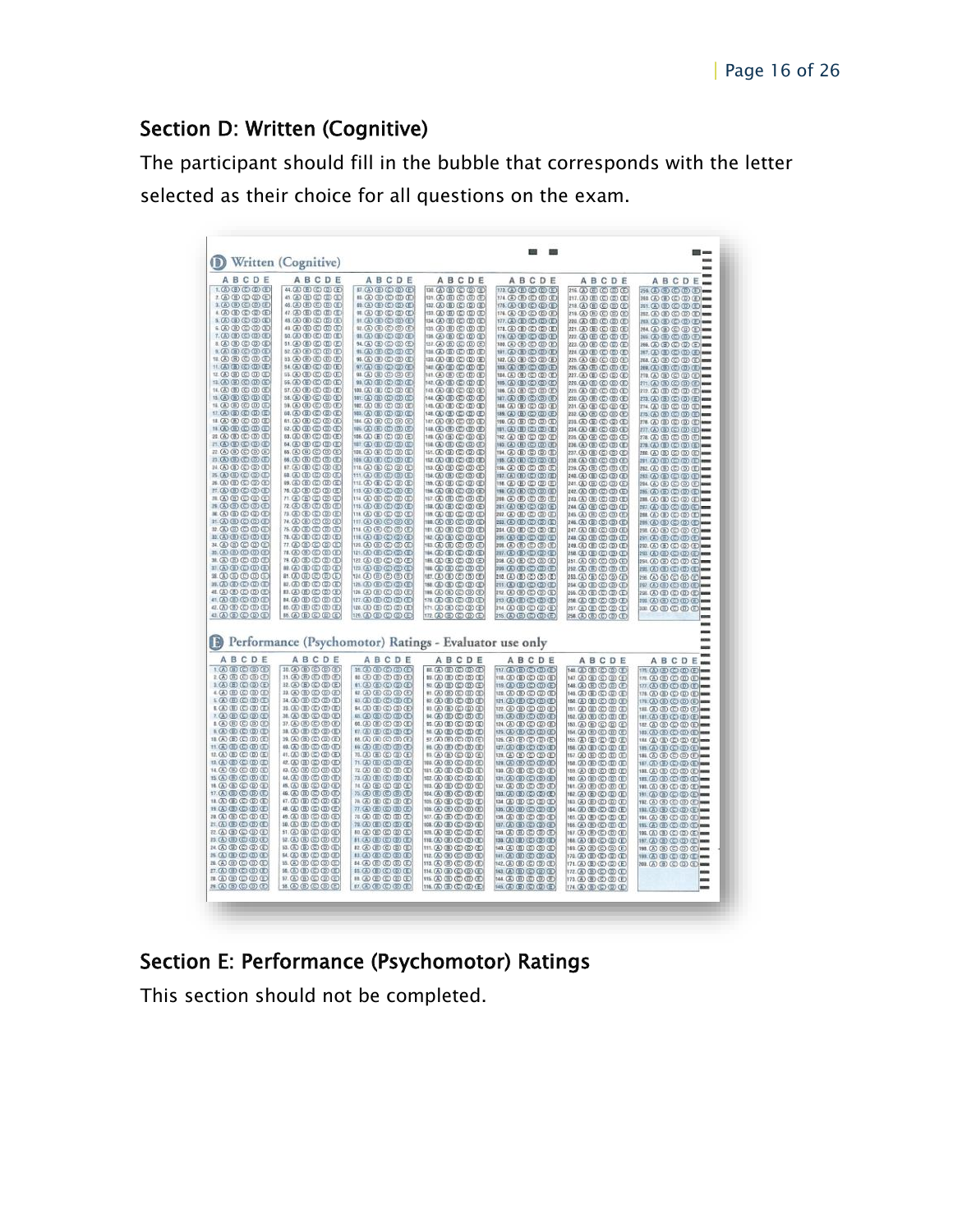# <span id="page-16-0"></span>During the Exam

- Make sure the exam room remains quiet and free from distractions.
- Handle necessary interruptions as quickly and quietly as possible.
- Remind participants of the procedures to follow if they complete the assessment early, following the predetermined policy.
- Document any irregularities that occur (i.e., fire alarm, electrical outage).
- Make an announcement when 30 minutes remain in the exam time.
- End the exam session by instructing participants to stop, put down their pencils, and close their assessment booklets.

## <span id="page-16-1"></span>After the Exam

- Count the exam booklets. Be sure that the number agrees with those you originally received from SME.
- Count the answer sheets. Be sure that the number agrees with the number of participants on the Attendance Roster and the number originally received from SME.
- Verify that there are no answer sheets inserted inside the assessment booklets.
- Verify that the answer sheets are completed correctly.
	- $\circ$  Verify that the participant information has been accurately completed.
	- o Make any necessary changes to Educational Level, Test Date, Test Code, Version Number, Site Code, and Demographic Code. These fields are essential for proper grading and reporting. If you are unsure of any of this information, please contact SME.
- Erase any stray marks from the answer sheets. Check to see that all answer marks are heavy and dark.
- Answer sheets MUST be sorted by exam title if multiple exams are being administered.
- Place attendance roster on top of answer sheets.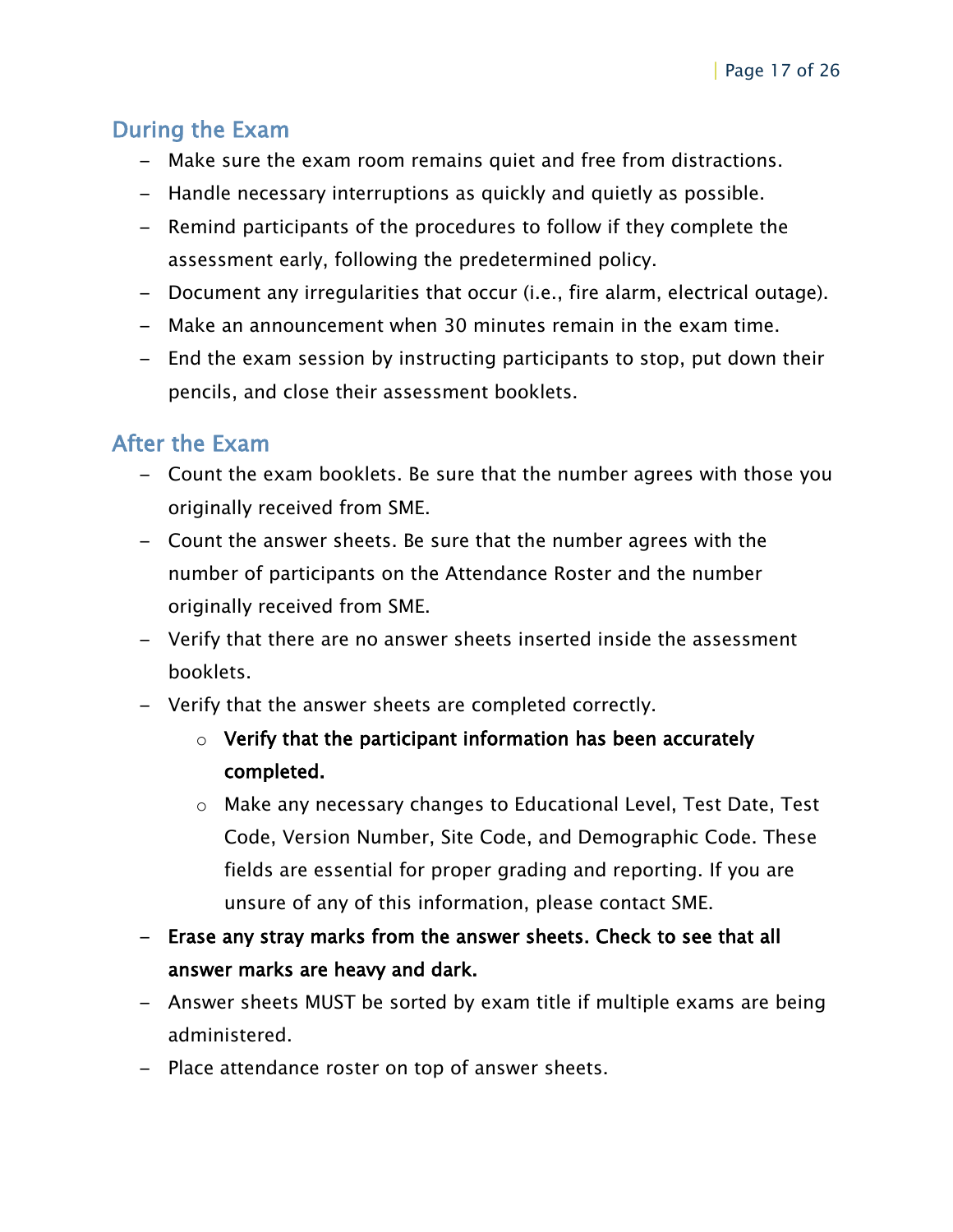- Complete the Comment Sheet and Irregularity Report and return to SME with the answer sheets and booklets.
- <span id="page-17-0"></span>– Return Demographic Sheets, answer sheets, and exam booklets (both used and unused) to SME.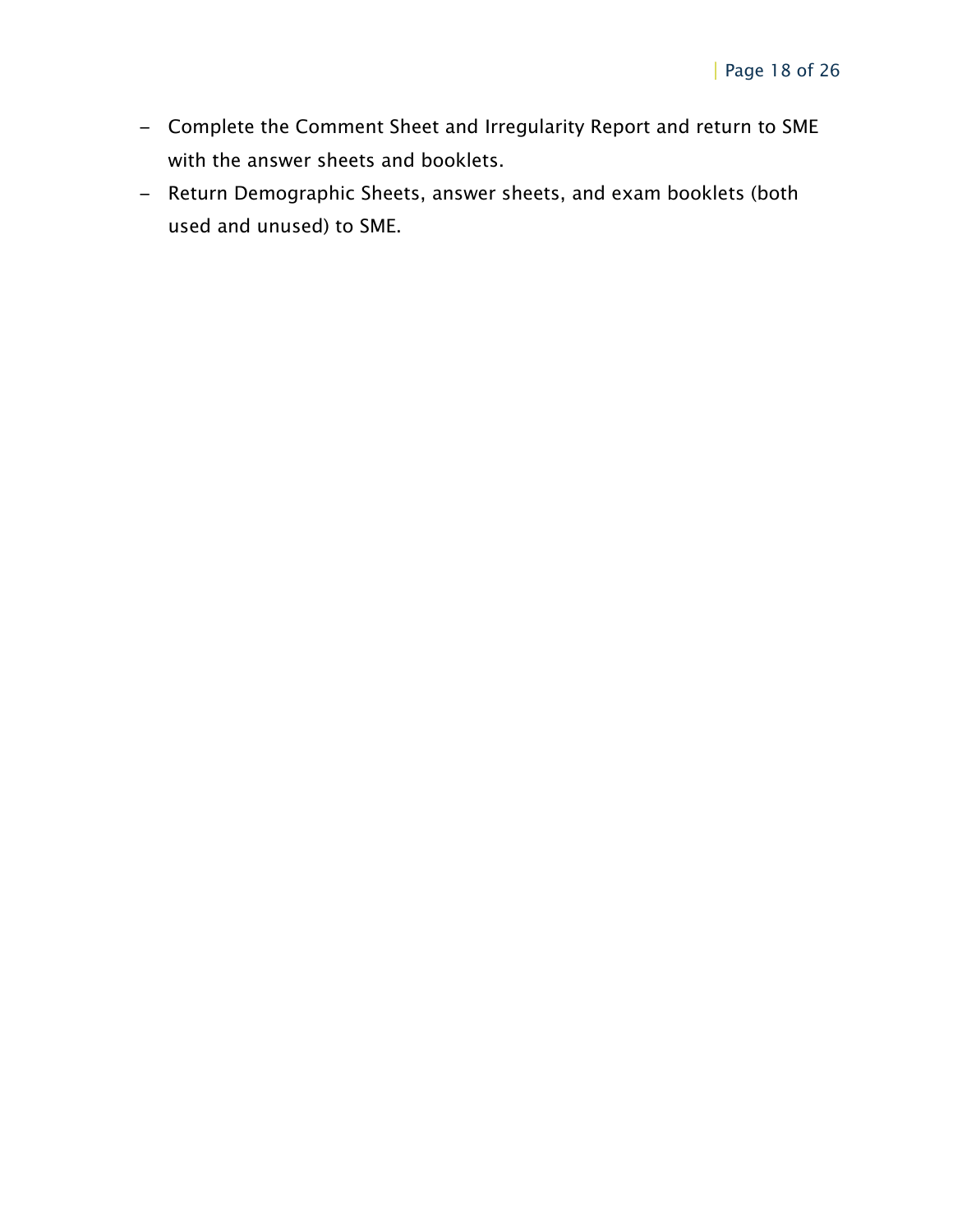# **Script for Proctors**

Good morning/afternoon. My name is \_\_\_\_\_\_\_\_\_\_\_\_\_\_\_\_\_\_\_ and I will be serving as the proctor for today's exam session. On behalf of SME, I want to welcome you and wish you success in your efforts. Today you are participating in a process that provides one measure of your knowledge in your particular craft or technical field.

If you have any questions to these instructions, please let me know.

Before distributing the exam materials, I will explain the process and general rules for today's session.

At this time, please turn off all cell phones, beepers, and other electronic devices until you leave the exam room. A device may be used to access the eBook(s) of the recommended reading materials.

You are authorized to use only those reference materials that have been approved by SME for your exam. If you have a question about any of your reference materials, please let me know.

#### **(Pause)**

You are responsible for your own reference materials. You will not be allowed to share reference materials of any kind during the session. No talking or comparing of materials between participants will be allowed.

Please place all non-exam materials under your seat (on the floor, out of view, etc.) now.

A #2 pencil is needed to complete the answer sheet. Please raise your hand if you do not have at least one #2 pencil. [If applicable] The pencil sharpener is located (state location).

#### **(Pause)**

The following rules will be observed at all times during the exam: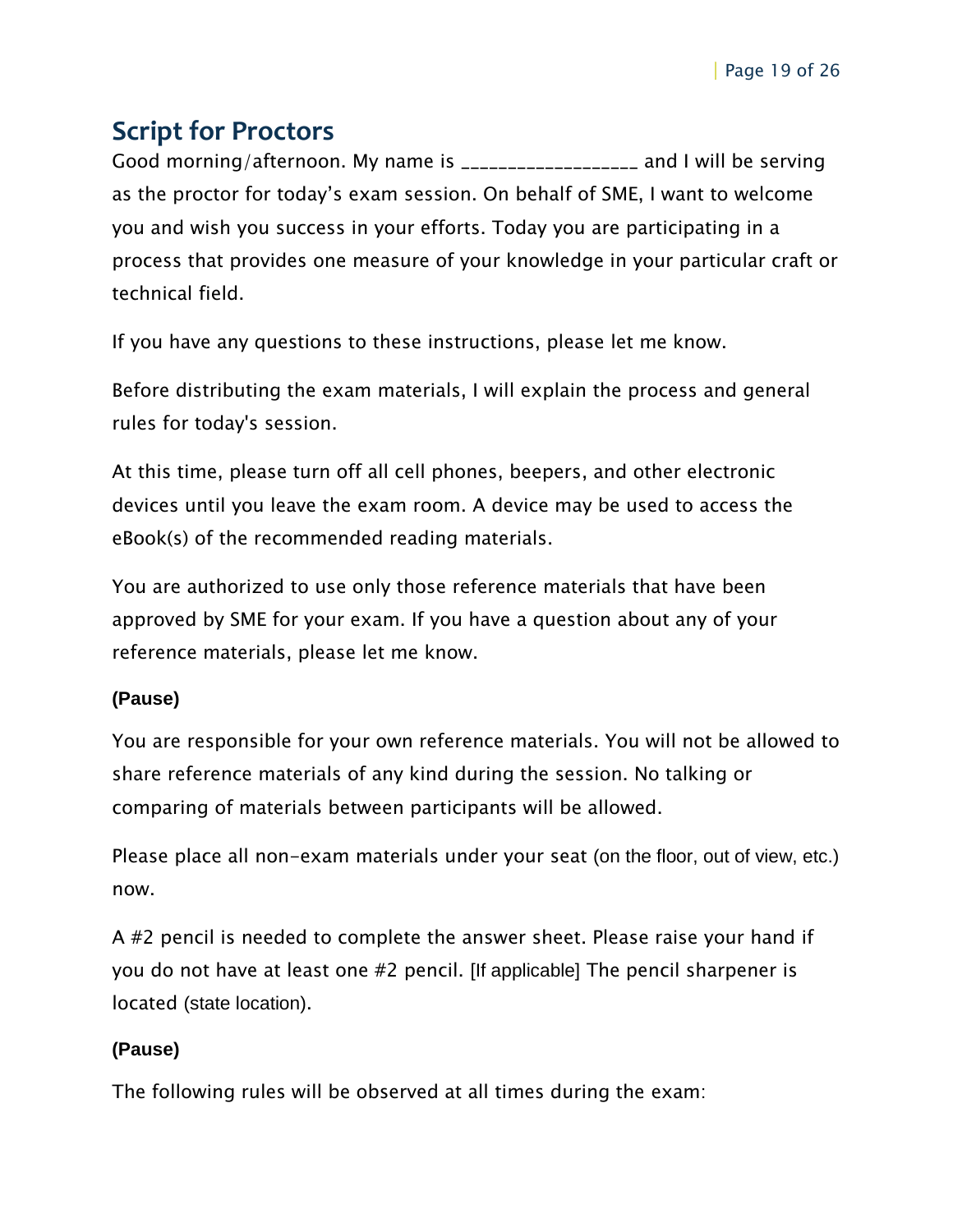- No smoking, eating, drinking, or talking.
- If during this session you need to use the restroom or leave the exam room, please raise your hand. I will collect your exam materials and return them to you when you return.
- Only one person will be permitted to leave the room at a given time.
- While on a break, you are not permitted to talk with anyone outside the exam room.
- You will not be granted any additional time for taking your exam for time spent outside the exam room; therefore, make your breaks as short as possible.

Restrooms are located (give directions to the restrooms). Please keep in mind that the time allotted for testing continues while you are away from the exam room.

At the end of the session, I will collect your exam materials and scrap paper/notes you took during the exam. If you finish before the end of the session, raise your hand. Once all materials have been accounted for, you will be permitted to . . . (leave the exam room or remain until all participants are finished —this policy should be determined by the Proctor/exam site prior to administration).

To pass this exam you must score at least a \_\_\_\_\_%.

- Additive Manufacturing Fundamentals 70%
- Additive Manufacturing Technician 70%
- Lean Bronze, Silver, or Gold 75%
- Certified Manufacturing Technologist and Certified Manufacturing Engineer - 60%
- Electrical/Electronic Engineering Technology (EET) is a certificate of completion for sitting the exam

When the exam materials are distributed, do not open your booklet until my instruction.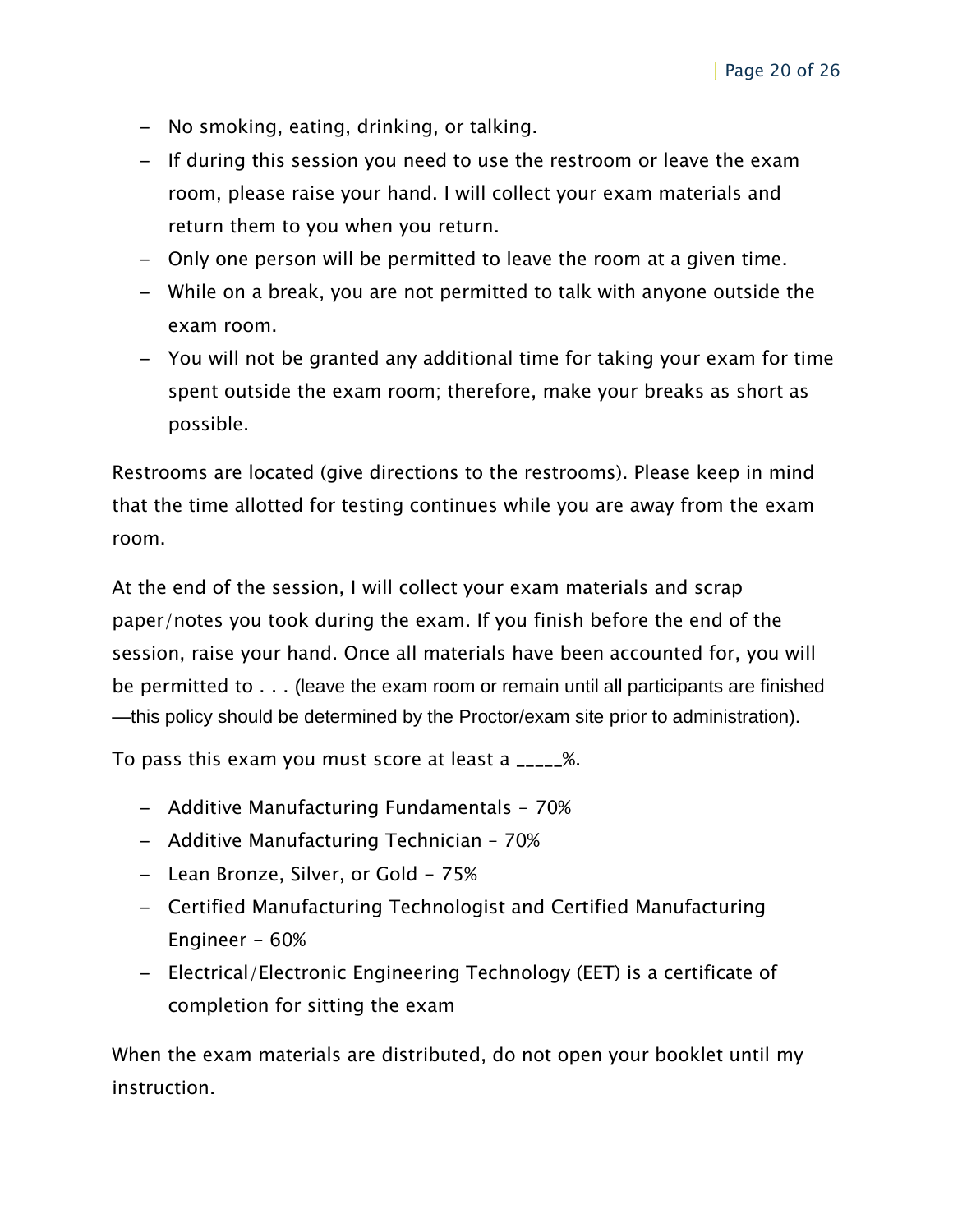**(At this time, you should distribute the exam booklets, Demographic Sheets, and answer sheets, one at a time, to every participant. Do not ask participants pass booklets to other participants. Once each participant has received the exam materials, continue with the instructions.)**

Please look at the name of the exam/assessment on the front cover and verify that you have the correct exam booklet. If you do not have the correct booklet, raise your hand so I may provide you with the right exam booklet.

#### Please print and sign your name on the cover of your exam booklet.

#### **(Pause)**

Please locate your answer sheet. Listen to the following instructions carefully while filling out the information on your answer sheet. This information must be completed properly to accurately process your exam score. As we walk through the process of completing the answer sheet, please raise your hand if you have a question. If you make a mistake or wish to change an answer, make clean erasures.

Under section A, Participant Information, items 1, 2, and 3 on the front of the answer sheet require your last name, first name and middle initial (MI). Please complete each of these by printing your name in the boxes provided, one letter per box, and darkening the corresponding letter bubble below each letter in the box.

If you are entering more than one name in either the first or last name sections, please leave a blank box between the names and darken the corresponding bubble located below.

Item 4 asks for your participant ID number. Your participant ID is printed on the front of your exam materials envelope. Write in your participant ID number and fill in the corresponding bubble below each number. Do not add zeroes after your ID number to fill in the remaining blank boxes.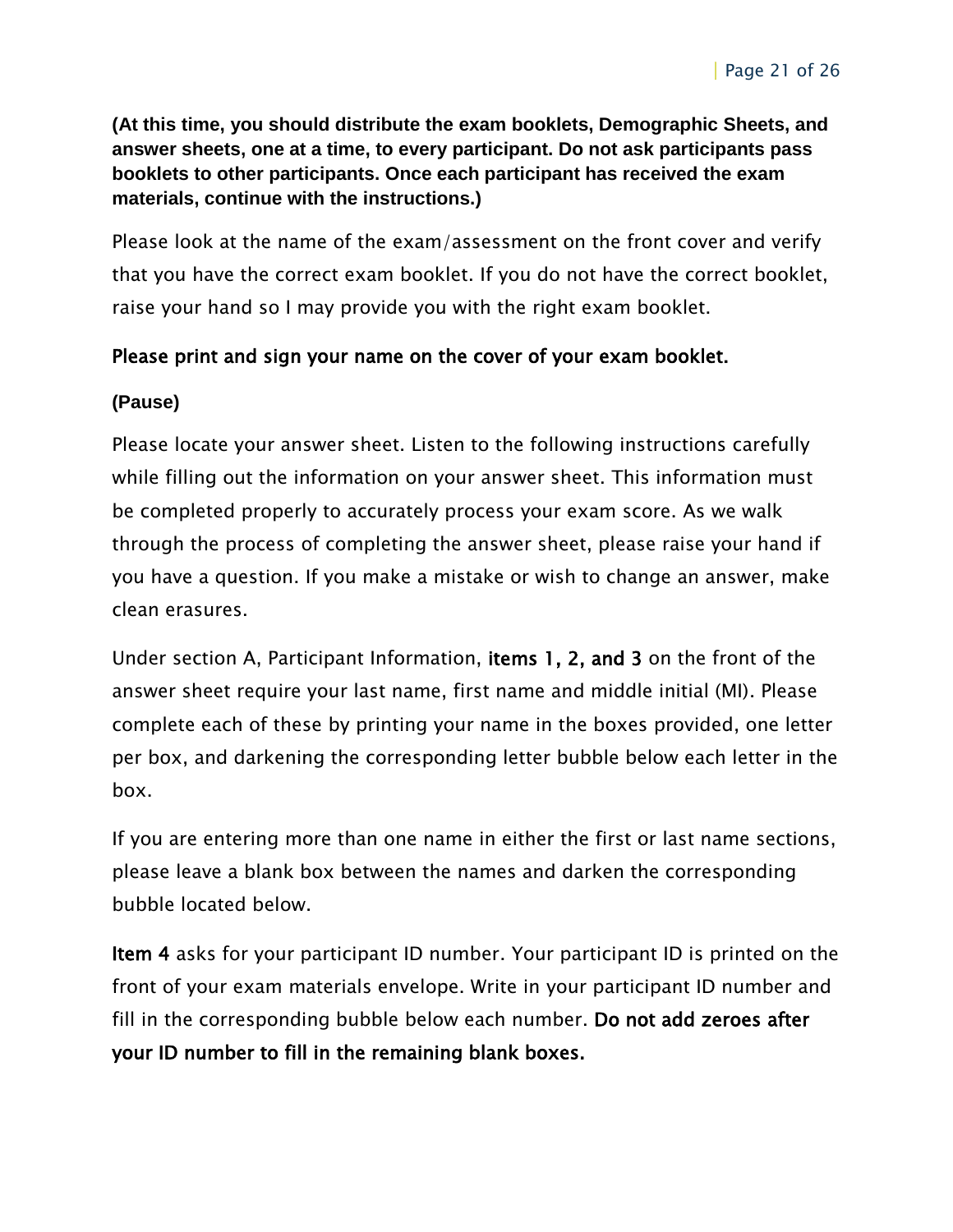Under section B, Assessment Information, enter today's date, which is (provide date), using two-digit month, two-digit day, and four-digit year in item 5. Darken the corresponding bubble below each number.

Item 6 asks for the test code, which is located on the front cover of your exam booklet. Print the test code in the appropriate spaces and darken the corresponding bubble below each number.

Use item 7 to record the version number of the exam. The version number is located on the front cover of the exam booklet.

Item 8 asks for the site code. Enter (provide site code, site codes are four or five digits in length — located on the exam envelope label) and darken the bubble below each number. Do not add a zero before or after a four-digit site code.

Use demographic code (found at the top of the Demographic Sheet) to complete item 9. Again, fill in the appropriate space and darken the corresponding bubble below each number.

#### **(It may be helpful to have the site code and demographic code written on a chalk/white board for reference.)**

Please print the exam title in the space provided for item 10. The title can be found on the front cover of your exam booklet.

#### **(Pause)**

Please refer to the Demographic Sheet. Answer the questions from the Demographic Sheet by darkening bubbles in section C, Demographics of the answer sheet that correspond to the question.

Your answers for this exam are recorded on the back side of the answer sheet in section D – Written (Cognitive). Be sure to darken the bubbles completely.

#### Do not write in Section E: Performance (Psychomotor) Ratings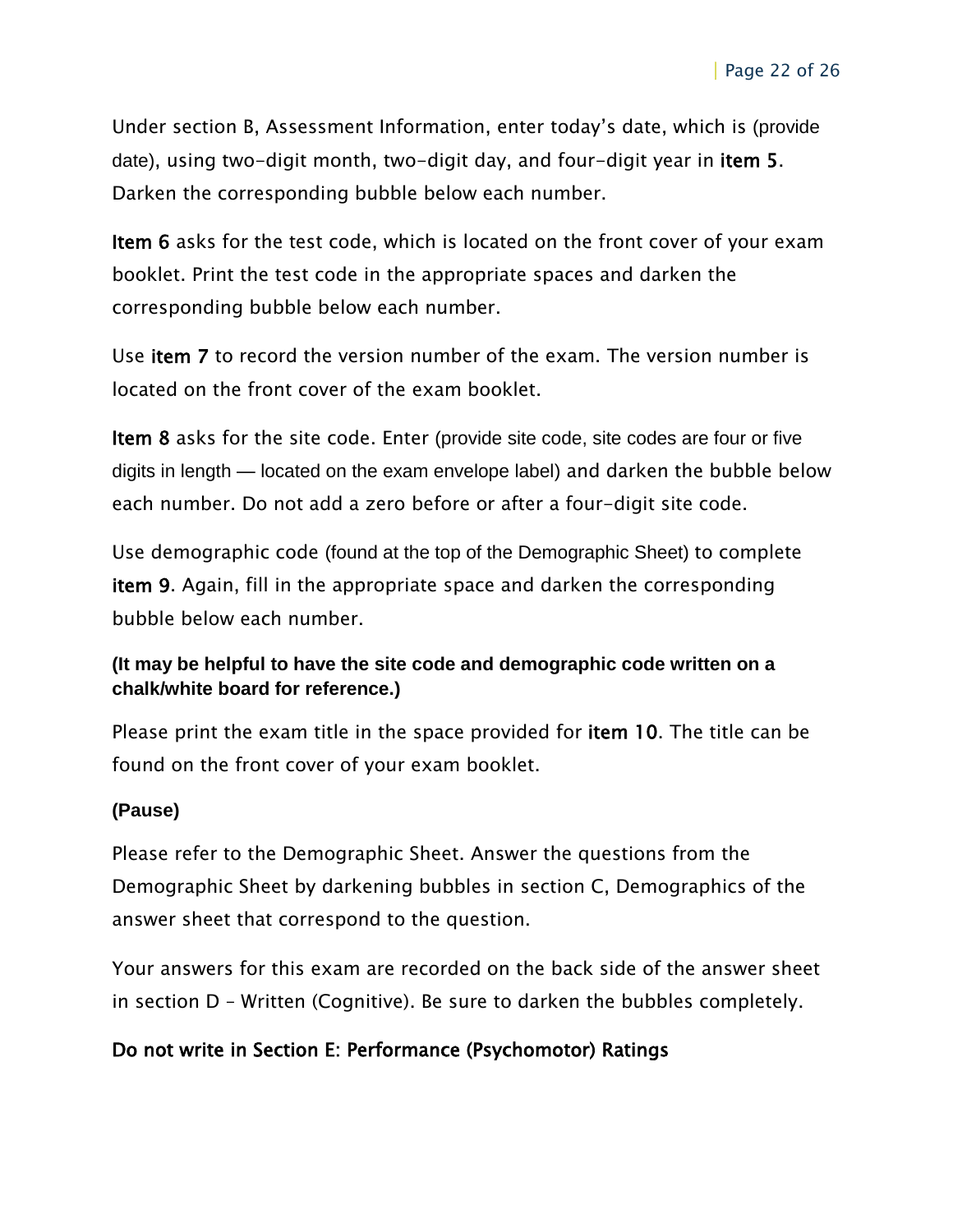Are all answer sheets complete? Are there any questions before we begin the exam?

#### **(Pause)**

Please open your exam booklet and read the "Instructions for the Written Assessment." Read only this page and do not turn the page until I instruct you to do so.

#### **(Pause)**

Are there any questions regarding the instructions?

#### **(Pause)**

There is only one correct answer for each question and unanswered questions will be marked incorrect. This exam is timed and must be completed within (insert time period based on exam below).

| Exam                                                      | <b>Exam Time</b> |
|-----------------------------------------------------------|------------------|
| • Additive Manufacturing Fundamentals                     |                  |
| • Additive Manufacturing Technician                       |                  |
| • Certified Manufacturing Technologist                    |                  |
| • Lean Bronze                                             | 3 hours          |
| • Lean Silver                                             |                  |
| Lean Gold                                                 |                  |
| Electrical/Electronic Engineering Technology<br>$\bullet$ |                  |
| • Certified Manufacturing Engineer                        | hours            |

Good luck. You may begin your exam.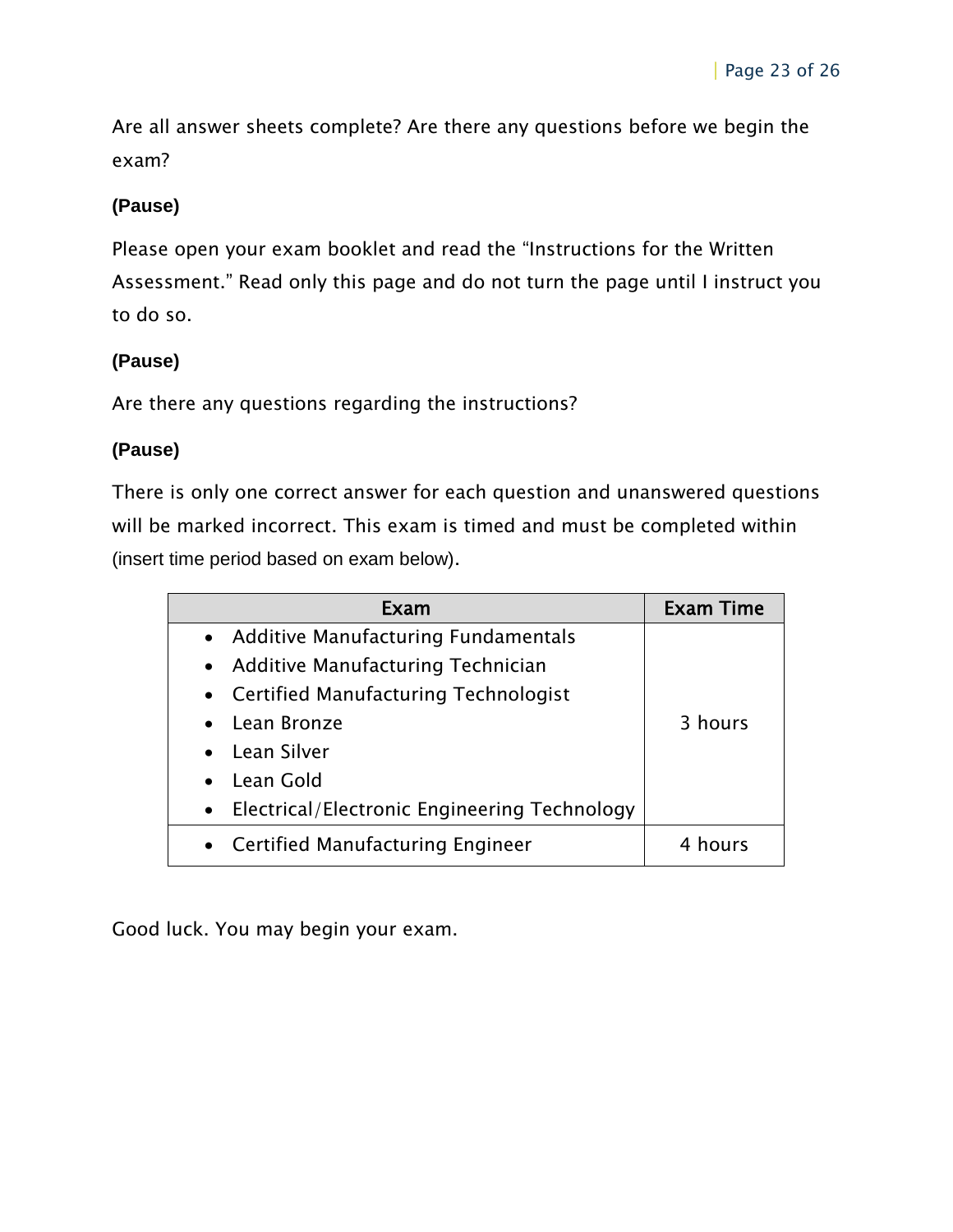# <span id="page-23-0"></span>**Comment Sheet**

If you have any suggestions or comments to report, please include them here and return to SME. Make additional copies as needed. A separate comment sheet should be completed for each exam.

| Site Name:<br><u> 1989 - Johann Stein, fransk politik (d. 1989)</u>                                                                                                                                                                                       |                               |
|-----------------------------------------------------------------------------------------------------------------------------------------------------------------------------------------------------------------------------------------------------------|-------------------------------|
| <b>Proctor/Evaluator's Name:</b>                                                                                                                                                                                                                          |                               |
| <b>Site Code:</b><br><u>and the contract of the contract of the contract of the contract of the contract of the contract of the contract of the contract of the contract of the contract of the contract of the contract of the contract of the contr</u> | Date: _______________________ |
| <b>Test Title:</b>                                                                                                                                                                                                                                        | Test Code: __________________ |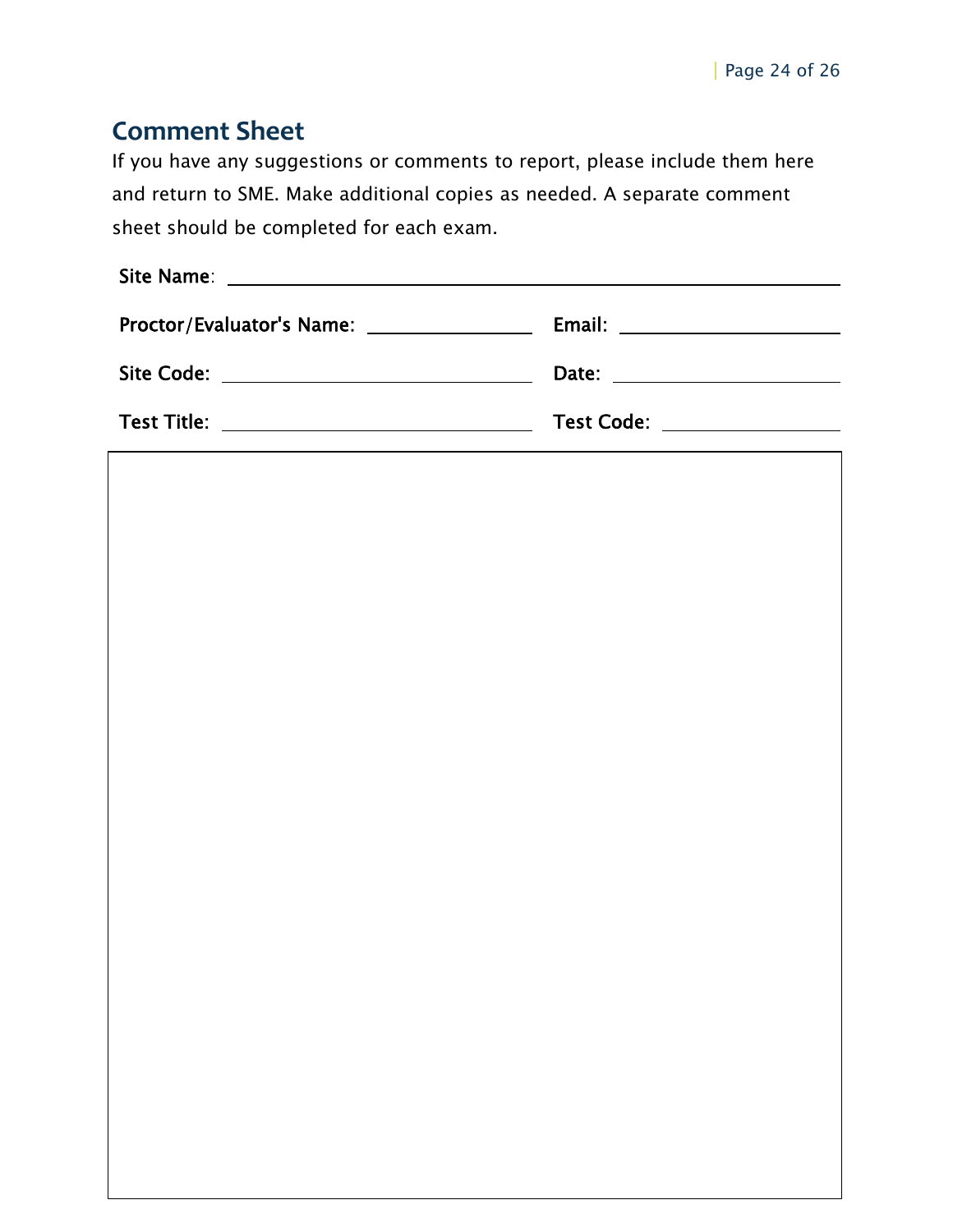# <span id="page-24-0"></span>**Irregularity Report**

If you have any test administration irregularities to report, please write them on this page and return to SME with your answer sheets.

| Site Name:<br><u> Alexandria de la contrada de la contrada de la contrada de la contrada de la contrada de la contrada de la c</u> |                                  |  |  |
|------------------------------------------------------------------------------------------------------------------------------------|----------------------------------|--|--|
|                                                                                                                                    | Email: _______________________   |  |  |
| Site Code: _____________________________                                                                                           |                                  |  |  |
| <b>Online Test Title:</b>                                                                                                          | Test Code: <u>______________</u> |  |  |

Irregularities: